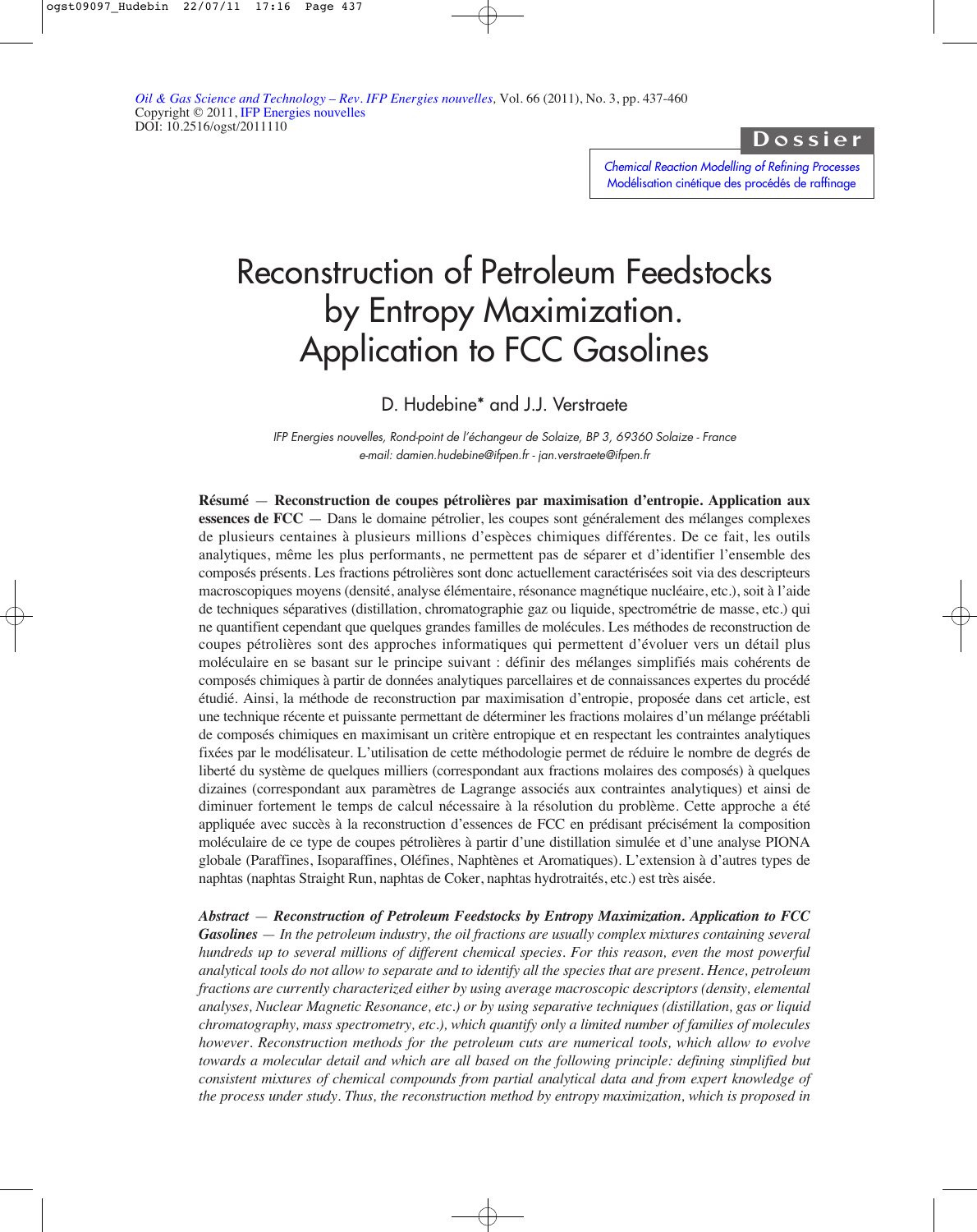*this article, is a recent and powerful technique which allows to determine the molar fractions of a predefined set of chemical compounds by maximizing an entropic criterion and by satisfying the analytical constraints given by the modeler. This approach allows to reduce the number of degrees of freedom from several thousands (corresponding to the molar fractions of the compounds) to several tens (corresponding to the Lagrange parameters associated with the analytical constraints) and to greatly decrease the CPU time required to perform the calculations. This approach has been successfully applied to reconstruct FCC gasolines by precisely predicting the molecular composition of this type of feedstocks from a distillation and an overall PIONA analysis (Paraffins, Isoparaffins, Olefins, Naphthenes and Aromatics). The extension to other naphthas (Straight Run naphthas, Coker naphthas, hydrotreated naphthas, etc.) is straightforward.*

#### **INTRODUCTION**

In the petroleum industry, the oil fractions are usually complex mixtures containing from several hundreds to several millions of different chemical species depending on their cut points. For this reason, even the most powerful analytical tools do not allow to separate and identify all the compounds that are present. Petroleum fractions are therefore characterized analytically, either by using average macroscopic descriptors (density, elemental analyses, nuclear magnetic resonance, etc.) or by using separative techniques (distillation, gas or liquid chromatography, mass spectrometry, etc.) which quantify only a limited number of families of molecules however.

To compensate for this absence of a detailed analytical description, computational techniques have been developed to arrive at a molecular-level representation of petroleum fractions. These methods, coined molecular reconstruction methods, allow to create simplified but consistent mixtures of compounds from partial analytical data by injecting expert knowledge. They are based on different strategies that depend on the type of feedstocks to rebuild. For the heaviest petroleum fractions (vacuum gas oils, atmospheric residues, vacuum residues), the main approach consists in sampling randomly different statistical distributions of structural blocks which are the basic elements of the molecules present in the mixture after reconstruction [1-8]. For the lightest petroleum cuts (gasolines, kerosenes, gas oils), the majority of the methods is based on a predefined set of compounds which is supposed to be representative of the molecules that are actually present in the fraction under investigation. Thus, the technique consists of calculating the molar fractions of the compounds in the database in order to verify the set of analytical constraints which is associated with the feedstock to be represented [9-18].

The reconstruction method described in this article is part of the latter set of strategies. The technique is based on a predefined set of compounds whose molar fractions are calculated by maximizing an information entropy criterion subject to constraints. After a description of the theory used to develop this reconstruction method by entropy maximization, an application will be presented for gasolines withdrawn from the Fluid Catalytic Cracking process (FCC).

## 1 DESCRIPTION OF THE MOLECULAR RECONSTRUCTION METHOD BY ENTROPY MAXIMIZATION

#### 1.1 Concept

The feedstock reconstruction by entropy maximization is based on the Shannon's information theory developed in 1948 [19], which is still applied in many scientific fields such as quantum chemistry or electronics. From this theory, Shannon defines an entropic criterion as follows:

$$
E(\mathbf{p}) = -\sum_{i=1}^{N} p_i \cdot \ln p_i \tag{1}
$$

with

$$
\sum_{i=1}^{N} p_i = 1
$$
 (2)

*E* represents the Shannon entropy, *N* is the number of possible states and  $p_i$  is the probability of the state  $i$ . To summarize, Shannon's entropy is a measure of the homogeneity of the probability distribution  $p_i$ . The higher the entropy value, the more uniform the distribution is. When the criterion is associated with constraints, maximizing the Shannon entropy is equivalent to determining the most uniform distribution which verifies these constraints.

In the case of feedstock reconstruction, the probabilities  $p_i$ have to be replaced by the molar fractions  $x_i$  of the  $N$  compounds present in the petroleum mixture. The usefulness of the entropy maximization to molecular reconstruction relies on two fundamental characteristics:

– if there are no constraints (or no petroleum analyses), it is impossible to favor one compound of the database over the others. In this case, all molar fractions  $x_i$  are equal to 1/*N*. The distribution is thus uniform;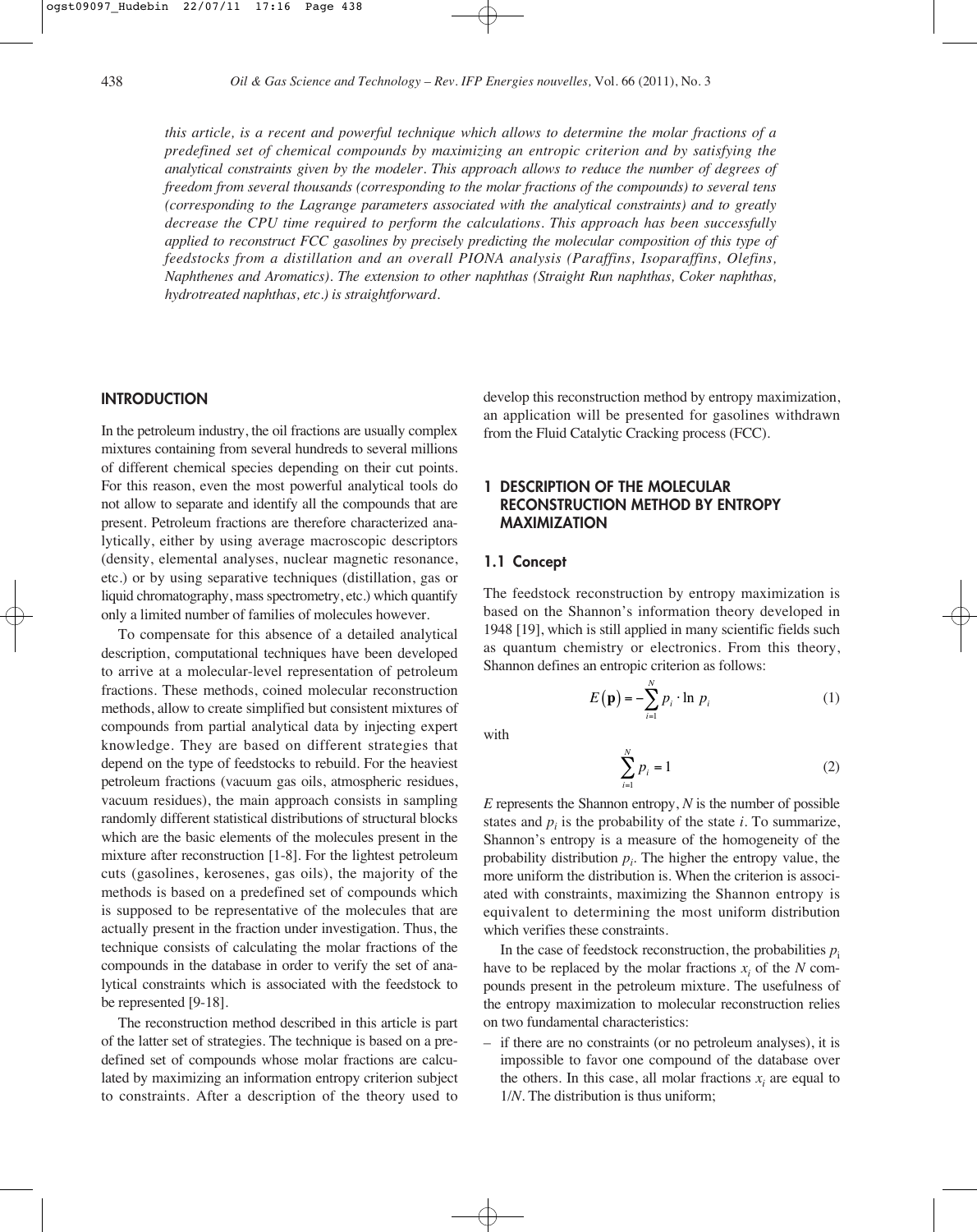

Figure 1

Scheme of feedstock reconstruction by entropy maximization.

– when constraints (or petroleum analyses) are added, the method modifies the molar fractions so as to verify these constraints but with a molar fraction distribution that stays as uniform as possible. In the special case of linear constraints, a semi-algebraic solution is possible and allows to decrease greatly the number of unknowns and the CPU time required to resolve the problem.

The different steps of the feedstock reconstruction by entropy maximization *(cf. Fig. 1)* are thus the following:

- creation of a molecular database which is as representative as possible of the set of feedstocks to rebuild (Fluid Catalytic Cracking gasolines, Straight Run naphthas, Light Cycle Oil gasoils, etc.);
- introduction of the constraints associated to the different petroleum analyses for each feedstock. When these constraints are linear or can be transformed into linear constraints, the solution space of the maximization problem can be significantly reduced and a semi-algebraic resolution of the problem can be derived;
- adjustment of the molar fractions by maximizing the information entropy criterion associated with the previous constraints.

## 1.2 Creation of a Predefined Database of Compounds

The creation of the initial database of compounds is extremely important because the choice of the molecules allows introducing additional information which are not necessarily present in the petroleum analyses but which are well-known to the experts. That is why each type of feedstock must have its own initial database. For example, the Light Cycle Oil gas oils (LCO) are known to contain a lot of aromatic compounds with small side chains due to the cracking reactions in the Fluid Catalytic Cracking (FCC) process. Similarly, they only have benzothiophenes and dibenzothiophenes as sulfur compounds. Introducing sulfides or aromatic compounds with long side chains in a LCO-specific database is therefore not only useless but very harmful because the future reconstructed mixtures might contain some of these compounds which do not exist in the actual LCO feedstocks. During the creation of the predefined database of compounds, it is therefore very important to verify that the compounds of the database are representative of the studied feedstocks and that the mixture obtained with a uniform distribution  $(x_i = 1/N \forall i \in N)$  has properties close to those of the feedstock. The importance of latter property will be illustrated and dealt with in more detail in the example application of the method.

To create these specific databases and avoid these problems of selection, two different approaches have been developed at IFP Energies nouvelles:

- *experimental method:* this method is used for the light petroleum cuts when detailed Gas Chromatography (GC) analyses exist and allow to determine qualitatively the different compounds that are present in the studied feedstocks. These compounds identified by the GC analyses are then used to build the database. This is the most efficient method because no selections or assumptions are needed concerning the presence or not of a compound in the initial database;
- *coupling method:* this method uses another reconstruction method, the stochastic reconstruction, to create the initial molecular database. For a more detailed description of this approach, the reader is referred to other articles [1-4; 6; 8] concerning this reconstruction technique.

An other solution consists in judiciously selecting a limited number of model compounds based on expert knowledge, as proposed by Liguras and Allen [9-11], Eckert and Vanek [16-18] or Van Geem *et al*. [20-21].

In all cases, when the initial database is finally created, it is necessary to know the various pure component properties of the selected compounds. Some properties can easily be calculated from the molecular structure of the compound, such as its chemical formula, its molecular weight, its  ${}^{1}H$ Nuclear Magnetic Resonance signature (NMR), its 13C NMR signature, its mass spectrometry family and its Paraffins/ Isoparaffins/Olefins/Naphthenes/Aromatics (PIONA) family. For other properties, group contribution methods need to be employed. Table 1 lists the different methods used to calculate these properties. In this work, specific group contribution methods (Annex A) have been developed for the normal boiling point and the density at 20°C.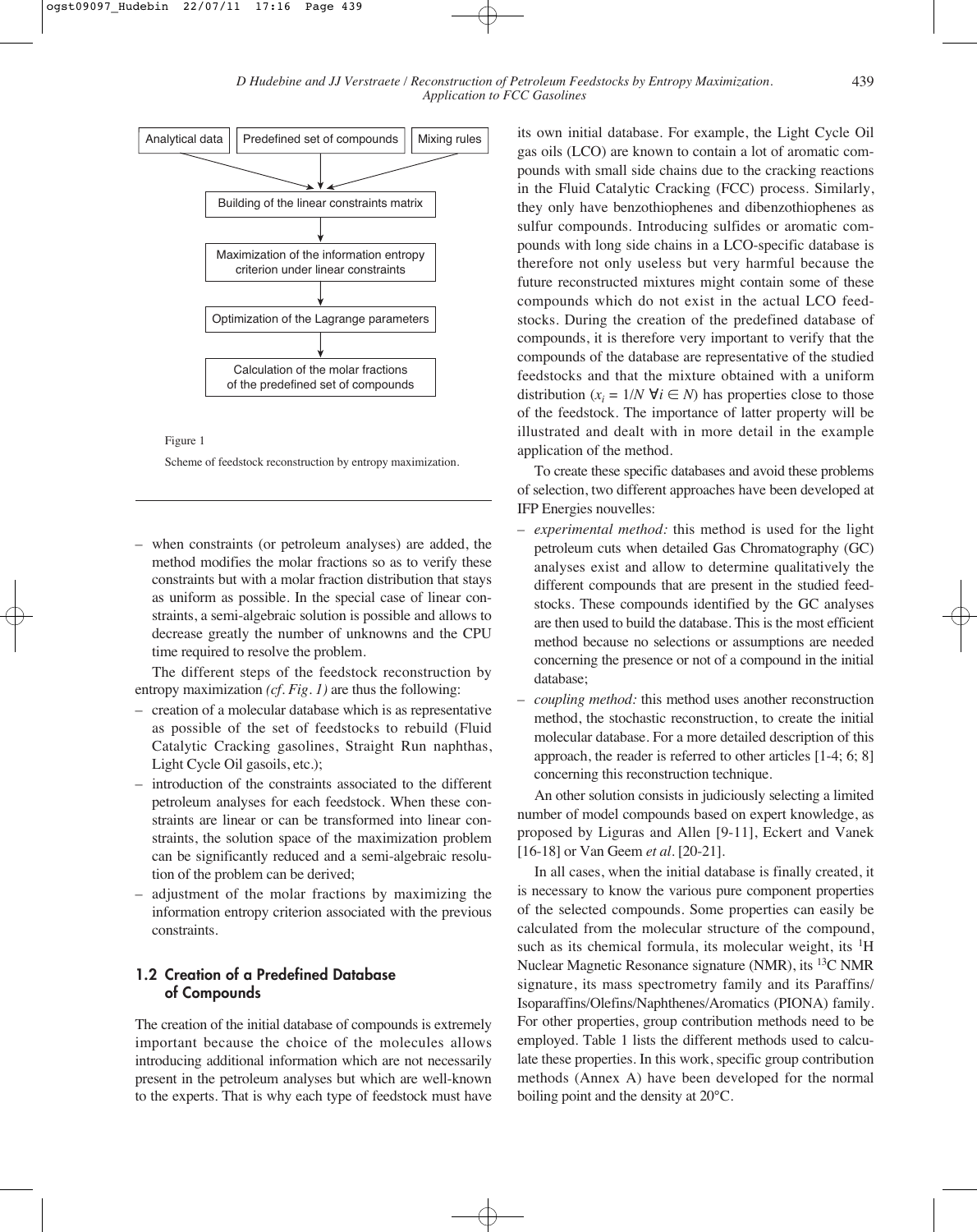TABLE 1 Methods used to calculate molecular properties of compounds

| Pure compound properties     | Associated methods used<br>for the calculation | References |
|------------------------------|------------------------------------------------|------------|
| Chemical formula             | by inspection                                  |            |
| Molecular weight             | by inspection                                  |            |
| Mass spectrometry family     | by inspection                                  |            |
| PIONA family                 | by inspection                                  |            |
| <sup>1</sup> H NMR signature | by inspection                                  |            |
| $13C$ NMR signature          | by inspection                                  |            |
| Specific gravity             | by group contribution method $  [6]$ , Annex A |            |
| Normal boiling point         | by group contribution method [6], Annex A      |            |
|                              |                                                |            |

#### 1.3 Introduction of the Petroleum Analyses

For each feedstock to be rebuilt, the introduction of its own petroleum analyses allows first of all to eliminate the compounds of the initial database that can not be present in the final mixture. To this aim, each analysis allows to filter the database in the following manner:

- *elemental analysis:* this filter eliminates all the compounds of the initial database which contain a type of atom not detected by the corresponding analysis. For example, if the sulfur content is equal to 0, all the sulfur compounds of the initial database are removed;
- *mass spectrometry:* this filter eliminates all the compounds of the initial database that belong to a mass spectrometry family that is not detected by the analysis;
- *PIONA analysis:* this filter eliminates all the compounds of the initial database that belong to a PIONA family that is not detected by the analysis;
- *– 1H and 13C NMR analyses:* this filter eliminates all the compounds of the initial database which contain a type of hydrogen or carbon that is not detected by the analyses;
- *simulated distillation:* this filter eliminates all the compounds of the initial database that have normal boiling points lower than the initial point or greater than the final point of the distillation;
- *molecular weight:* no specific filter;
- *specific gravity:* no specific filter.

When the initial database has been filtered to eliminate the "impossible" compounds, the various properties of the mixture can be obtained from the pure component properties of each compound  $(P_{i,j})$  and the mixture composition  $(x_i)$ via the corresponding mixing rules  $(F_j)$  of each property *j*. For some analyses, such as a distillation curve or a PIONA analysis, the mixing rule is not a simple algebraic expression but a conditional expression. The calculated mixture properties can now be compared to the experimental values of each property for the petroleum fraction to be reconstructed. This therefore leads to the following set of exact constraints:

$$
P_j = F_j(\mathbf{x}) \ \forall \ j \in J \tag{3}
$$

where **x** Vector of molar fractions  $x_i$ 

- *xi* Molar fraction of the compound *i*
- $F_i$  Mixing rule for property *j*
- *Pj* Experimental value of property *j* for the petroleum fraction (constraint *j*)
- *J* Total number of constraints

The total number of constraints *J* groups together all the constraints of the various analyses. It should indeed be stressed that the PIONA analysis for example can contain up to 5 constraints (one for each family), while the  $^{13}$ C NMR analysis contains up to 7 constraints.

When the mixing rules are linear or can be transformed into linear mixing rules, a semi-algebraic resolution of the maximization problem can be derived *(see Sect. 1.6)*. In such a case, the mixing rules of Equation (3) can be transformed into *J* exact linear constraints, which are grouped together into a matrix system:

$$
f_j = \sum_{i=1}^{N} f_{i,j} \cdot x_i \ \forall \ j \in J \tag{4}
$$

where  $f_i$  Equality term for the constraint *j* 

- $f_{i,j}$  Parameter of the compound *i* for the constraint *j*
- *xi* Molar fraction of the compound *i*
- *N* Number of compounds in the database after filtering
- *J* Total number of constraints

In the simplest example of a linear mixing rule as Equation (4), the equality term  $f_i$  for constraint  $j$  equals the experimental value of property  $(P_j)$  for the petroleum fraction, while  $f_{i,j}$  corresponds to the value of the pure component property *j* for compound  $(P_{i,j})$ . In order to account for the conditional expressions in some mixing rules (distillation curve or a PIONA analysis) and in order to improve the numerical stability, the terms  $f_i$  and  $f_{i,j}$  may be transformations of these values  $P_i$  and  $P_{i,j}$ , respectively. Table 2 lists the set of equations used to obtain  $f_{i,j}$  and  $f_j$  for all the petroleum analyses used in the feedstock reconstruction algorithm. In this table, the majority of the analyses are calculated by a simple mass balance (elemental analyses, average molecular weight, PIONA analysis, mass spectrometry and NMR analyses). However, for the simulated distillation and the specific gravity, some hypotheses must be made. For the simulated distillation, the compounds of the mixture are supposed to leave the chromatography column by increasing normal boiling points. The simulated distillation is then considered as a True Boiling Point distillation (TBP). For the specific gravity, the mixture of compounds is considered as ideal and no excess molar volume is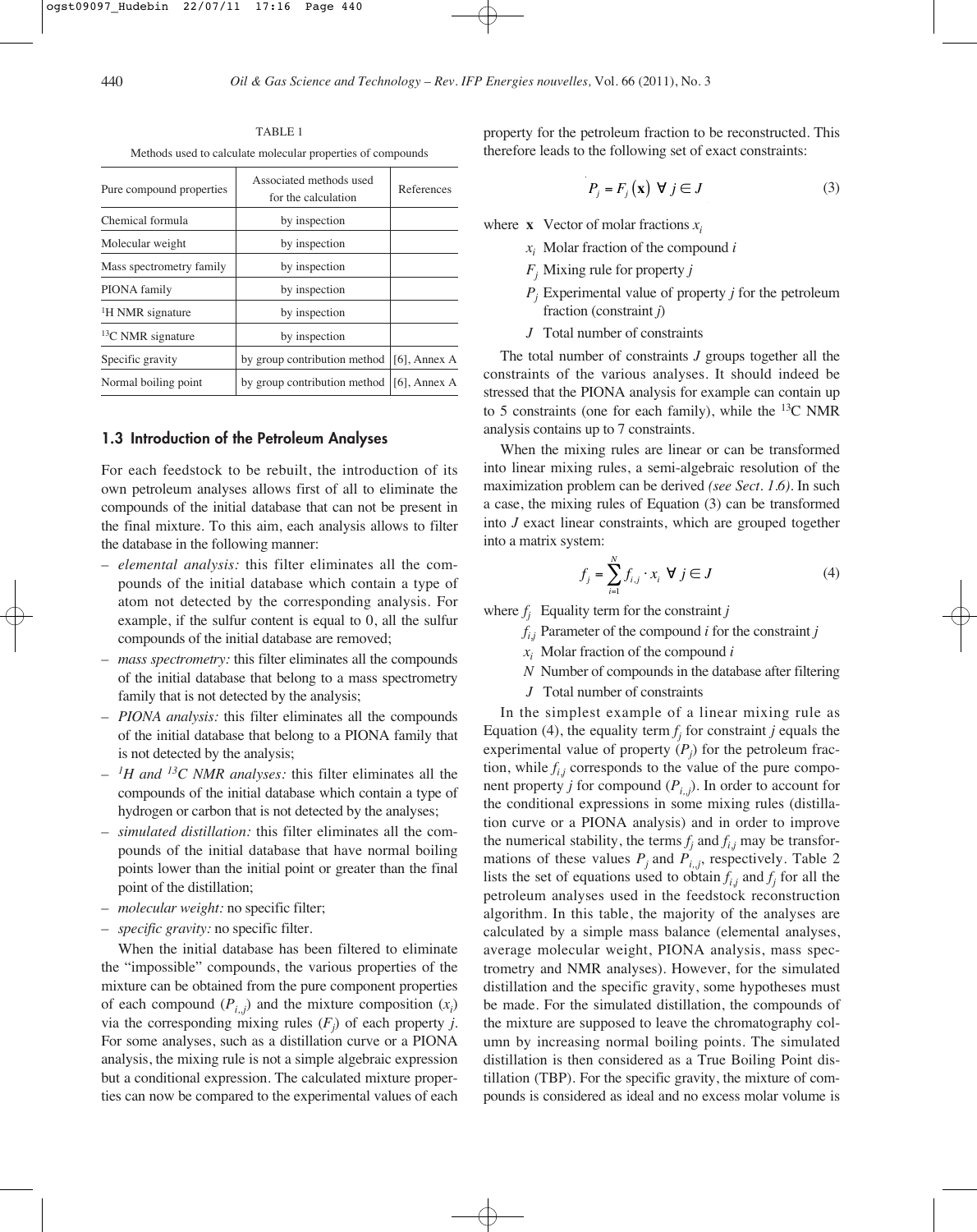#### *D Hudebine and JJ Verstraete / Reconstruction of Petroleum Feedstocks by Entropy Maximization. Application to FCC Gasolines*

#### TABLE 2

 $f_i$  and  $f_j$  for the petroleum analyses used in feedstock reconstruction

| Petroleum analyses                                                                                                                                        |                                                                                                                                                                                                                                                                                                                                                                                                                                                      | Associated $f_{i,j}$                                                                                                                                                                                                                      | Associated $f_i$ |
|-----------------------------------------------------------------------------------------------------------------------------------------------------------|------------------------------------------------------------------------------------------------------------------------------------------------------------------------------------------------------------------------------------------------------------------------------------------------------------------------------------------------------------------------------------------------------------------------------------------------------|-------------------------------------------------------------------------------------------------------------------------------------------------------------------------------------------------------------------------------------------|------------------|
| Elemental analyses                                                                                                                                        | wt%                                                                                                                                                                                                                                                                                                                                                                                                                                                  | $f_{i,j} = M_i \cdot \% X^{\exp} / 100 - nX_i \cdot M_X$                                                                                                                                                                                  | $f_i = 0$        |
| Molecular weight                                                                                                                                          |                                                                                                                                                                                                                                                                                                                                                                                                                                                      | $f_{i,j} = M^{\exp} - M_i$                                                                                                                                                                                                                | $f_i = 0$        |
| Mass spectrometry                                                                                                                                         | $wt\%$                                                                                                                                                                                                                                                                                                                                                                                                                                               | if family $i =$ family $k, f_{i,j} = M_i \cdot (\%F_k^{\exp}/100 - 1)$<br>if family $i \neq$ family $k, f_{i,j} = M_i \cdot \% F_k^{\exp}/100$                                                                                            | $f_i = 0$        |
|                                                                                                                                                           | $\mathrm{vol}\%$                                                                                                                                                                                                                                                                                                                                                                                                                                     | if family $i =$ family $k, f_{i,j} = M_i / d_i \cdot ( \% F_k^{\text{exp}} / 100 - 1 )$<br>if family $i \neq$ family $k, f_{i,j} = M_i / d_i \cdot \% F_k^{\text{exp}} / 100$                                                             | $f_i = 0$        |
|                                                                                                                                                           | wt%                                                                                                                                                                                                                                                                                                                                                                                                                                                  | if family $i =$ family $k, f_{i,j} = M_i \cdot (\%F_k^{\exp}/100 - 1)$<br>if family $i \neq$ family $k, f_{i,j} = M_i \cdot \% F_k^{\exp}/100$                                                                                            | $f_i = 0$        |
| PIONA analysis                                                                                                                                            | vol%                                                                                                                                                                                                                                                                                                                                                                                                                                                 | if family $i =$ family $k, f_{i,j} = M_i / d_i \cdot ( \% F_k^{\text{exp}} / 100 - 1)$<br>if family $i \neq$ family $k, f_{i,j} = M_i / d_i \cdot \% F_k^{\exp} / 100$                                                                    | $f_i = 0$        |
| <sup>1</sup> H NMR analysis                                                                                                                               | —                                                                                                                                                                                                                                                                                                                                                                                                                                                    | $f_{i,j} = nH_{i,k} - \%H_k^{\text{exp}} / 100 \cdot nH_i$                                                                                                                                                                                | $f_i = 0$        |
| ${}^{13}C$ NMR analysis                                                                                                                                   | $\overline{\phantom{0}}$                                                                                                                                                                                                                                                                                                                                                                                                                             | $f_{i,j} = nC_{i,k} - \%C_k^{\text{exp}} / 100 \cdot nC_i$                                                                                                                                                                                | $f_j = 0$        |
| $wt\%$<br>Distillation<br>$\mathrm{vol}\%$                                                                                                                |                                                                                                                                                                                                                                                                                                                                                                                                                                                      | if $Tb_i < Tb_k^{exp}, F_{i,j} = M_i \cdot (1 - \%F_k^{exp}/100)$<br>if $Tb_i > Tb_k^{exp}, F_{i,j} = -M_i \cdot \%F_k^{exp}/100$                                                                                                         | $f_i = 0$        |
|                                                                                                                                                           |                                                                                                                                                                                                                                                                                                                                                                                                                                                      | if $Tb_i < Tb_k^{exp}, F_{i,j} = M_i/d_i \cdot (1 - \%F_k^{exp}/100)$<br>if $Tb_i > Tb_k^{exp}, F_{i,j} = -M_i/d_i \cdot \%F_k^{exp}/100$                                                                                                 | $f_i = 0$        |
| $f_{i,j} = M_i \cdot (1 / d_i - 1 / d^{\exp})$<br>Specific gravity<br>$\overline{\phantom{0}}$                                                            |                                                                                                                                                                                                                                                                                                                                                                                                                                                      |                                                                                                                                                                                                                                           | $f_i = 0$        |
|                                                                                                                                                           |                                                                                                                                                                                                                                                                                                                                                                                                                                                      | <b>Notations</b>                                                                                                                                                                                                                          |                  |
| $M_i$<br>$nX_i$<br>$nA_i$<br>$d_i$<br>$nH_{ik}$<br>$nH_i$<br>$nC_{ik}$<br>$nC_i$                                                                          | Molecular weight of the compound $i$ (g/mol)<br>Atom number of the element X in the compound $i$ (X = C, H, S)<br>Total number of atoms in the compound $i$<br>Specific gravity of the compound $i$ (g/cm <sup>3</sup> )<br>Number of hydrogen atoms of type $k$ in the compound $i$<br>Total number of hydrogen atoms in the compound i<br>Number of carbon atoms of type $k$ in the compound $i$<br>Total number of carbon atoms in the compound i |                                                                                                                                                                                                                                           |                  |
| $M^{\rm exp}$<br>$\%X^{\exp}$<br>$\%F_k^{\text{exp}}$<br>$\%H_k^{\text{exp}}$<br>$\%C_k^{exp}$<br>$d^{\exp}$<br>Specific gravity of the mixture $(g/cm3)$ | Molecular weight of the mixture $(g/mol)$<br>Experimental (weight or volume) fraction of the family $k$                                                                                                                                                                                                                                                                                                                                              | Experimental (weight or molar) fraction of the element X in the mixture $(X = C, H, S)$<br>Experimental molar fraction of the type of hydrogen $k$ in the mixture<br>Experimental molar fraction of the type of carbon $k$ in the mixture |                  |
| $M_X$<br>Family i<br>Family k                                                                                                                             | Molecular weight of the element $X$ ( $X = C$ , H, S)                                                                                                                                                                                                                                                                                                                                                                                                | Type of the family of the compound <i>i</i> . It is a family MS or PIONA<br>Type of the currently studied family. It is a family MS or PIONA                                                                                              |                  |

added when the average molar volume of the mixture is calculated. Consequently, the specific gravity of the mixture is determined by the following linear mixing rule:

$$
\frac{1}{d^{calc}} = \sum_{i=1}^{N} \frac{w_i}{d_i} \tag{5}
$$

with  $d^{calc}$ Specific gravity of the mixture

- $w_i$  Weight fraction of the compound  $i$
- *di* Specific gravity of the compound *i*
- *N* Number of compounds in the database after filtering

#### 1.4 Entropy Maximization without Constraints

When there are no constraints (except the sum of molar fractions which must always be equal to 1), the introduction of the mole fraction balance *(Eq. 2)* by means of a Lagrange multiplier μ into the Shannon entropy criterion *(Eq. 1)* applied to the mole fractions leads to the following constrained criterion:

$$
\xi(\mathbf{x}) = -\sum_{i=1}^{N} x_i \cdot \ln x_i + \mu \cdot \left(1 - \sum_{i=1}^{N} x_i\right) \tag{6}
$$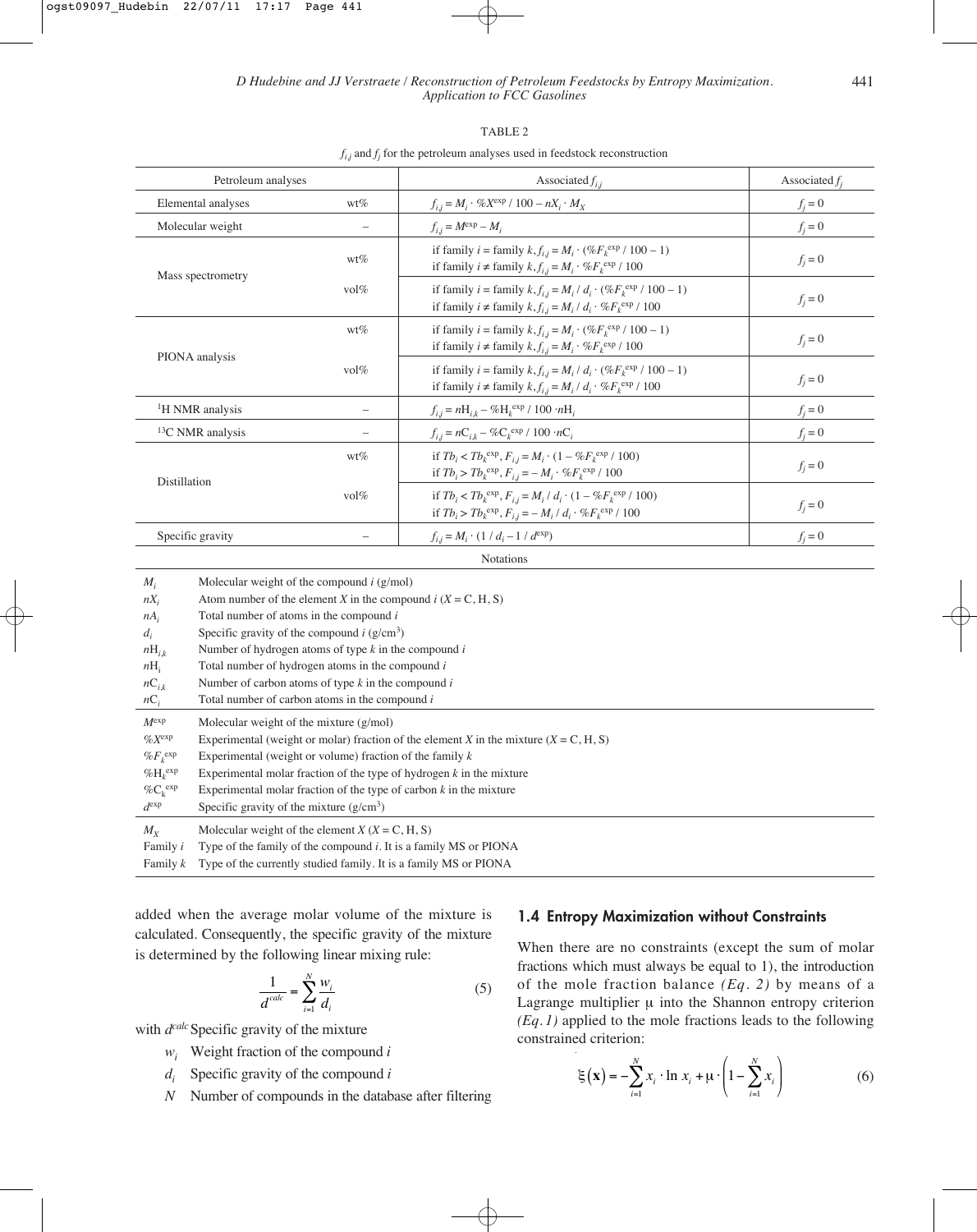(8)

At the optimum, if a solution exists, the following relations must be satisfied:

$$
\frac{\partial \xi}{\partial x_i} = -1 - \ln x_i - \mu = 0 \quad \forall i \in N \tag{7}
$$

Or,

$$
e^{1+\mu} \cdot x_i = 1 \quad \forall i \in N
$$

By summing Equation (8) for  $i = 1$  to *N*, we obtain:

$$
e^{1+\mu} \cdot \sum_{i=1}^{N} x_i = e^{1+\mu} = N \tag{9}
$$

Introducing  $exp(1 + \mu) = N$  in Equation (8), one finally obtains:

$$
x_i = \frac{1}{N} \quad \forall i \in N \tag{10}
$$

The first characteristic of the entropy maximization is then verified. Without constraints, the distribution of the compounds in the database is uniform. All the molar fractions are equal to 1/*N*, with *N* the total number of compounds of the database after filtering.

## 1.5 Entropy Maximization with Exact Non-linear **Constraints**

The introduction of exact non-linear constraints *(Eq. 3)* in the entropy criterion with the Lagrange multipliers  $\lambda_j$  leads to the following equation:

$$
\xi(\mathbf{x}) = -\sum_{i=1}^{N} x_i \cdot \ln x_i + \mu \cdot \left(1 - \sum_{i=1}^{N} x_i\right) + \sum_{j=1}^{J} \lambda_j \cdot \left(P_j - F_j\left(\mathbf{x}\right)\right) (11)
$$

After deriving Equation  $(11)$  with respect to all  $x_i$ , the following relations are obtained:

$$
\frac{\partial \xi}{\partial x_i} = -1 - \ln x_i - \mu - \sum_{j=1}^J \lambda_j \cdot \frac{\partial F_j}{\partial x_i} = 0 \quad \forall i \in \mathbb{N}
$$
 (12)

This leads to:

$$
e^{1+\mu} \cdot x_i = \exp\left(-\sum_{j=1}^J \lambda_j \cdot \frac{\partial F_j}{\partial x_i}\right) \quad \forall i \in N \tag{13}
$$

$$
x_i = \frac{\exp\left(-\sum_{j=1}^J \lambda_j \cdot \frac{\partial F_j}{\partial x_i}\right)}{Z} \quad \forall i \in \mathbb{N}
$$
 (14)

with

$$
Z = \sum_{i=1}^{N} \exp\left(-\sum_{j=1}^{J} \lambda_j \cdot \frac{\partial F_j}{\partial x_i}\right) \tag{15}
$$

Introducing Equation (14) into Equation (11) allows obtaining the following relation:

$$
\xi(\mathbf{x}, \lambda) = \ln Z + \sum_{j=1}^{J} \lambda_j \cdot P_j - \sum_{j=1}^{J} \sum_{j=1}^{J} \left( \frac{\partial F_j}{\partial x_i} \cdot \exp\left(-\sum_{j=1}^{J} \lambda_j \cdot \frac{\partial F_j}{\partial x_i}\right) \right)
$$
(16)

The entropy criterion of Equation (11) with *J* non-linear constraints contained  $N + J$  unknowns, *i.e.* the Lagrange multipliers  $\lambda_i$  of each constraint and the mole fraction  $x_i$  of each compound. As the constraints are non-linear, the reformulated problem in Equation (16) may still contain up to  $N + J$ unknowns, depending on the non-linearities in the mixing rules  $F_j$ . Maximization of the entropy criterion under nonlinear constraints is therefore a non-trivial task due to the high dimension of the solution space.

#### 1.6 Entropy Maximization with Exact Linear **Constraints**

The introduction of exact linear constraints in the entropy criterion with the Lagrange multipliers  $\lambda_i$  allows obtaining the following equation:

$$
\xi(\mathbf{x}) = -\sum_{i=1}^{N} x_i \cdot \ln x_i + \mu \cdot \left(1 - \sum_{i=1}^{N} x_i\right) +
$$
  

$$
\sum_{j=1}^{J} \lambda_j \cdot \left(f_j - \sum_{i=1}^{N} x_i \cdot f_{i,j}\right)
$$
 (17)

After deriving Equation (17) with respect to all  $x_i$ , the following relations are found:

$$
\frac{\partial \xi}{\partial x_i} = -1 - \ln x_i - \mu - \sum_{j=1}^J \lambda_j \cdot f_{i,j} = 0 \quad \forall i \in N \tag{18}
$$

This leads to:

$$
e^{1+\mu} \cdot x_i = \exp\left(-\sum_{j=1}^J \lambda_j \cdot f_{i,j}\right) \quad \forall i \in N \tag{19}
$$

$$
x_{i} = \frac{\exp\left(-\sum_{j=1}^{J} \lambda_{j} \cdot f_{i,j}\right)}{Z} \quad \forall i \in N
$$
 (20)

with

$$
Z = \sum_{i=1}^{N} \exp\left(-\sum_{j=1}^{J} \lambda_j \cdot f_{i,j}\right)
$$
 (21)

Introducing Equation (20) into Equation (17) allows finally to obtain the following relation:

$$
\xi(\lambda) = \ln Z + \sum_{j=1}^{J} \lambda_j \cdot f_j
$$
 (22)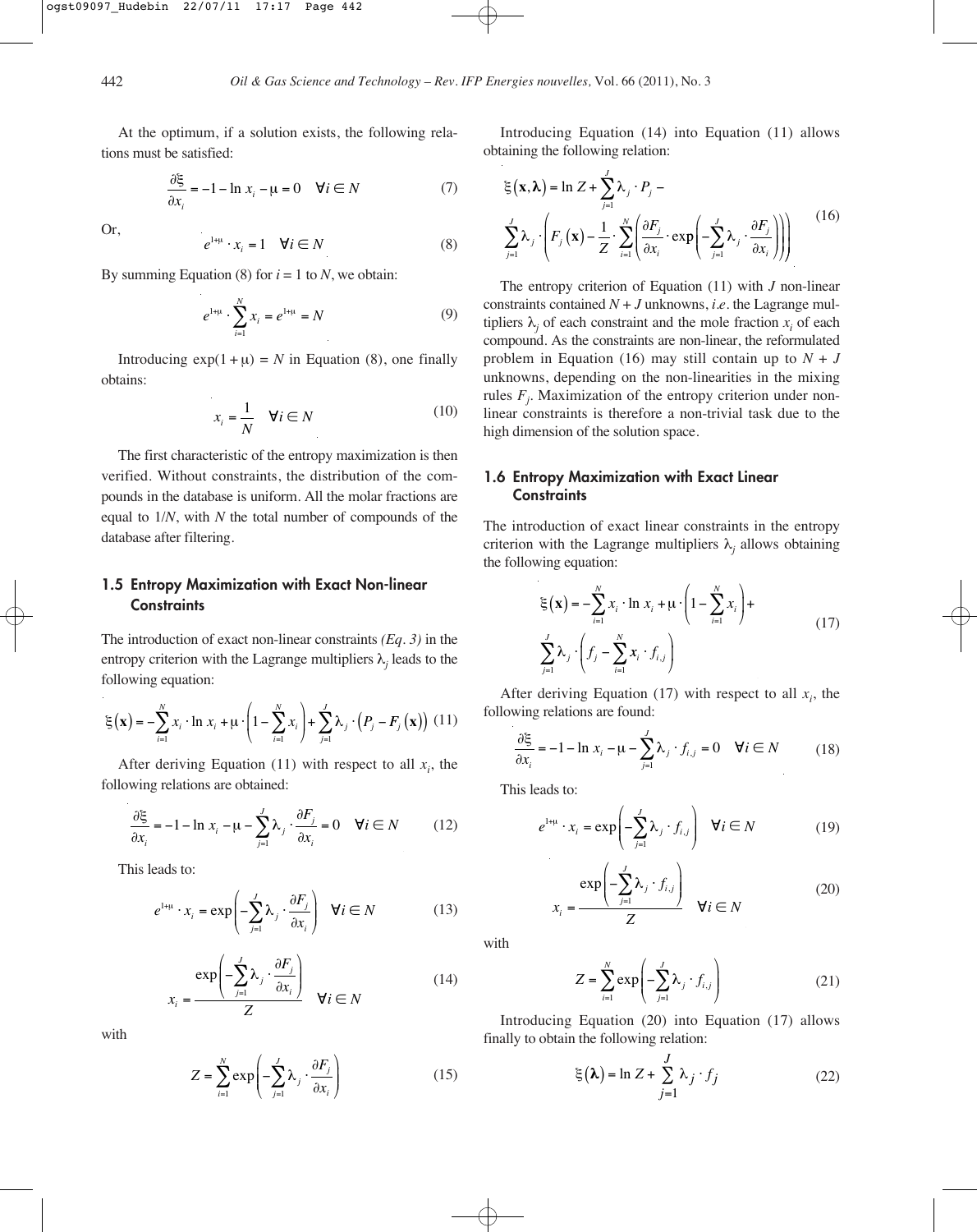Maximizing the entropy criterion under *J* exact linear constraints (*Eq. 17* with  $N + J$  unknowns) is now elegantly reduced to maximizing Equation (22) which only contains *J* unknowns, the Lagrange multipliers  $\lambda_i$  of each constraint. Hence, the solution space of the maximization problem has been significantly reduced from several thousands (the molar fractions of the compounds contained in the initial database) to a few tens (the Lagrange parameters associated to the constraints). The maximization of the latter non-linear equation can be done by classic optimization methods such as, for example, the conjugate gradient method. When the values of  $\lambda_i$  are determined at the optimum, the molar fractions  $x_i$  of the compounds can be calculated using Equations (20) and (21).

To illustrate the entropy maximization with exact linear constraints, an example is given using a database containing ten compounds. The molecular weights of these compounds are respectively equal to 100, 110, 120, 130, 140, 150, 160, 170, 180 and 190 g/mol. The entropy maximization is then used to rebuild three mixtures which have respectively an average molecular weight of 115 g/mol (example 1), 142 g/mol (example 2) and 178 g/mol (example 3). After optimization, the obtained values of  $\lambda$ , the Lagrange multiplier associated with the constraint on the average molecular weight, are respectively 0.049195 (example 1), 0.003644 (example 2) and  $-0.059655$  (example 3). Using Equations (20) and (21) finally allows to obtain the molar fractions of each compound for the three examples *(Tab. 3 and Fig. 2)*.

If the molar distribution of the database would have been uniform  $(x<sub>i</sub> = 0.1, 1 \le i \le 10)$ , the obtained mixture would have had an average molecular weight of 145 g/mol, which will be referred to as the equimolar molecular weight of the database. As can be observed, two cases appear depending on the average molecular weight to be fitted to:

– if the average molecular weight to be fitted to is very different from the equimolar molecular weight (examples 1 and 3), the absolute value of  $\lambda$  is relatively high and the entropy maximization largely favors some compounds that are extreme with respect to their properties. This is due to the exponential term of Equation (20);

|  | $\sim$ |
|--|--------|
|--|--------|

|                |                                                           | Molar fractions         |                         |                            |
|----------------|-----------------------------------------------------------|-------------------------|-------------------------|----------------------------|
| Compounds      | Molecular weight<br>(g/mol)                               | Example 1               | Example 2               | Example 3                  |
| 1              | 100                                                       | 0.3914                  | 0.1172                  | 0.0021                     |
| $\overline{c}$ | 110                                                       | 0.2393                  | 0.1130                  | 0.0038                     |
| 3              | 120                                                       | 0.1463                  | 0.1089                  | 0.0069                     |
| $\overline{4}$ | 130                                                       | 0.0895                  | 0.1050                  | 0.0126                     |
| 5              | 140                                                       | 0.0547                  | 0.1013                  | 0.0228                     |
| 6              | 150                                                       | 0.0334                  | 0.0977                  | 0.0414                     |
| 7              | 160                                                       | 0.0205                  | 0.0942                  | 0.0752                     |
| 8              | 170                                                       | 0.0125                  | 0.0908                  | 0.1366                     |
| $\mathbf Q$    | 180                                                       | 0.0076                  | 0.0875                  | 0.2481                     |
| 10             | 190                                                       | 0.0047                  | 0.0844                  | 0.4504                     |
|                | Optimized parameter $\lambda$<br>Average molecular weight | 0.049195<br>$115$ g/mol | 0.003644<br>$142$ g/mol | $-0.059655$<br>$178$ g/mol |



Figure 2

Results of the 3 examples of reconstruction with exact constraints.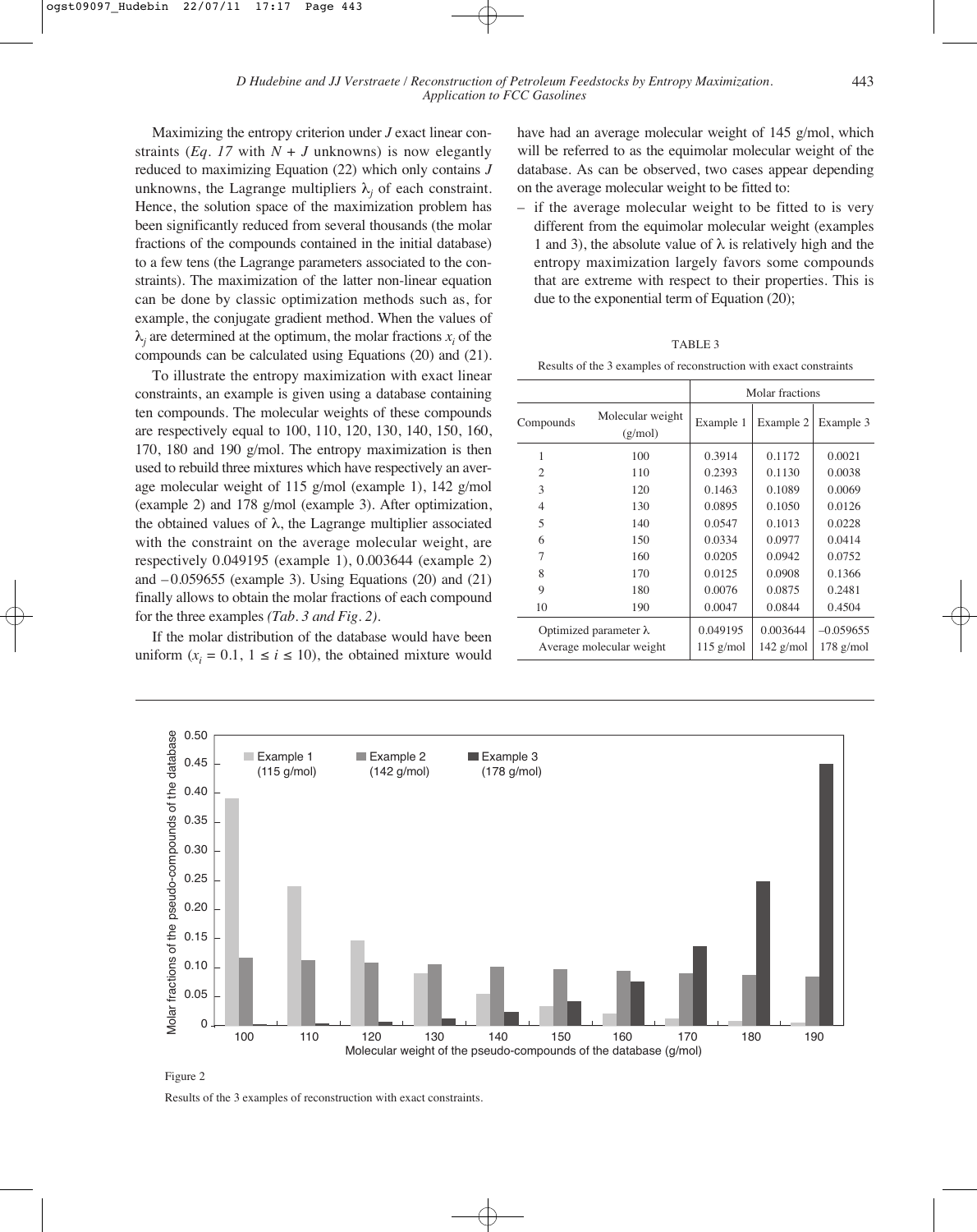– if the average molecular weight to be fitted to is close to the equimolar molecular weight (example 2), the value  $\lambda$ is near zero and the mole fraction distribution is almost uniform.

It is for this reason that it is important to stress that the initial database of compounds must be as characteristic as possible of the feedstocks to be rebuilt. The database should also have mixture properties (based on an equimolar mixture) as close as possible of the properties of the feedstocks to be reconstructed in order to avoid the appearance of a limited number of dominating molecules.

#### 1.7 Entropy Maximization with Linear Constraints Containing Uncertainties

Up to now, all the constraints have been qualified as "exact" because the entropy maximization method forced the system to exactly fit the different constraints. But analytical data also contain measurement errors. Moreover, the hypotheses used to determine some of the properties of the rebuilt mixture also introduce some deviations. Trying to perfectly fit to the experimental data is therefore completely pointless. This is why Equation (17) can be modified to handle *K* constraints with uncertainties in the following manner:

$$
\xi(\mathbf{x}) = -\sum_{i=1}^{N} x_i \cdot \ln x_i + \mu \cdot \left(1 - \sum_{i=1}^{N} x_i\right) + \sum_{k=1}^{K} -\frac{1}{2} \cdot \frac{\left(f_k - \sum_{i=1}^{N} x_i \cdot f_{i,k}\right)^2}{\sigma_k^2}
$$
\n(23)

where  $\sigma_k$  Uncertainty on the constraint *k* 

*K* Total number of constraints with uncertainties

The system resolution is then similar to the case with exact linear constraints. The intermediate equations are:

$$
\frac{\partial \xi}{\partial x_i} = -1 - \ln x_i - \mu + \sum_{k=1}^K \frac{f_{i,k}}{\sigma_k} \cdot \frac{f_k - \sum_{i=1}^N x_i \cdot f_{i,k}}{\sigma_k} = 0 \ \forall \ i \in N \ (24)
$$

If we define the normalized residuals as:

$$
\varepsilon_{k} = \frac{f_{k} - \sum_{i=1}^{N} x_{i} \cdot f_{i,k}}{\sigma_{k}} \quad \forall k \in K
$$
 (25)

we have finally:

$$
e^{1+\mu} \cdot x_i = \exp\left(\sum_{k=1}^{K} \varepsilon_k \cdot \frac{f_{i,k}}{\sigma_k}\right) \quad \forall i \in \mathbb{N}
$$
 (26)

$$
x_i = \exp\left(\sum_{k=1}^{K} \varepsilon_k \cdot \frac{f_{i,k}}{\sigma_k}\right) / Z \quad \forall i \in \mathbb{N} \tag{27}
$$

$$
Z = \sum_{i=1}^{N} \exp\left(\sum_{k=1}^{K} \varepsilon_k \cdot \frac{f_{i,k}}{\sigma_k}\right)
$$
 (28)

The new non-linear equation to maximize is then:

$$
\xi(\varepsilon) = \ln Z + \sum_{k=1}^{K} \left( \frac{1}{2} \cdot \varepsilon_k^2 - \frac{f_k}{\sigma_k} \cdot \varepsilon_k \right)
$$
(29)

Maximizing Equation (29) allows to determine the values of the normalized residuals  $\varepsilon_k$  at the optimum. The molar fractions  $x_i$  can then be calculated by using Equations  $(27)$ and (28).

Now, taking again the example of entropy maximization with the database containing ten compounds, it is possible to introduce uncertainties on the molecular weight. Recall that the initial database is composed of 10 compounds which have respectively a molecular weight of 100, 110, 120, 130, 140, 150, 160, 170, 180 and 190 g/mol. If the mixture is equimolar, its average molecular weight is equal to 145 g/mol (termed the equimolar molecular weight of the database). The entropy maximization is then used to rebuild three mixtures which have an average molecular weight of 160 g/mol but with different values of uncertainties defined by σ: 1 (example 4), 10 (example 5) and 100 (example 6). After optimization, the obtained values of ε are respectively 0.0192646 (example 4), 0.16894221 (example 5) and 0.13857154 (example 6). Using Equations (27) and (28) finally allows to obtain the molar fractions of the compounds for each of three examples *(Tab. 4 and Fig. 3)*.

As can be observed, the smaller the value of σ, the more the system is constrained and tends to the value of average molecular weight to be fitted to (160 g/mol). Conversely, the higher the value of σ, the less the system is constrained and

TABLE 4

Results of the 3 examples of reconstruction with constraints with uncertainties

|                             |                             | Molar fractions |                  |                   |
|-----------------------------|-----------------------------|-----------------|------------------|-------------------|
| Compounds                   | Molecular weight<br>(g/mol) | Example 4       | Example 5        | Example 6         |
| 1                           | 100                         | 3.622E-02       | 4.168E-02        | 9.388E-02         |
| $\mathcal{D}_{\mathcal{L}}$ | 110                         | 4.392E-02       | 4.935E-02        | 9.519E-02         |
| $\mathcal{F}$               | 120                         | 5.325E-02       | 5.843E-02        | 9.652E-02         |
| $\overline{4}$              | 130                         | 6.456E-02       | 6.918E-02        | 9.787E-02         |
| 5                           | 140                         | 7.828E-02       | 8.191E-02        | 9.923E-02         |
| 6                           | 150                         | 9.491E-02       | 9.699E-02        | 1.006E-01         |
| 7                           | 160                         | 1.151E-01       | 1.148E-01        | 1.020E-01         |
| 8                           | 170                         | 1.395E-01       | 1.360E-01        | 1.034E-01         |
| 9                           | 180                         | 1.692E-01       | 1.610E-01        | 1.049E-01         |
| 10                          | 190                         | 2.051E-01       | 1.906E-01        | 1.063E-01         |
| Parameter o                 | Optimized parameter ε       | 0.0192646       | 10<br>0.16894221 | 100<br>0.13857154 |
| Average molecular weight    |                             | $160$ g/mol     | $158$ g/mol      | $146$ g/mol       |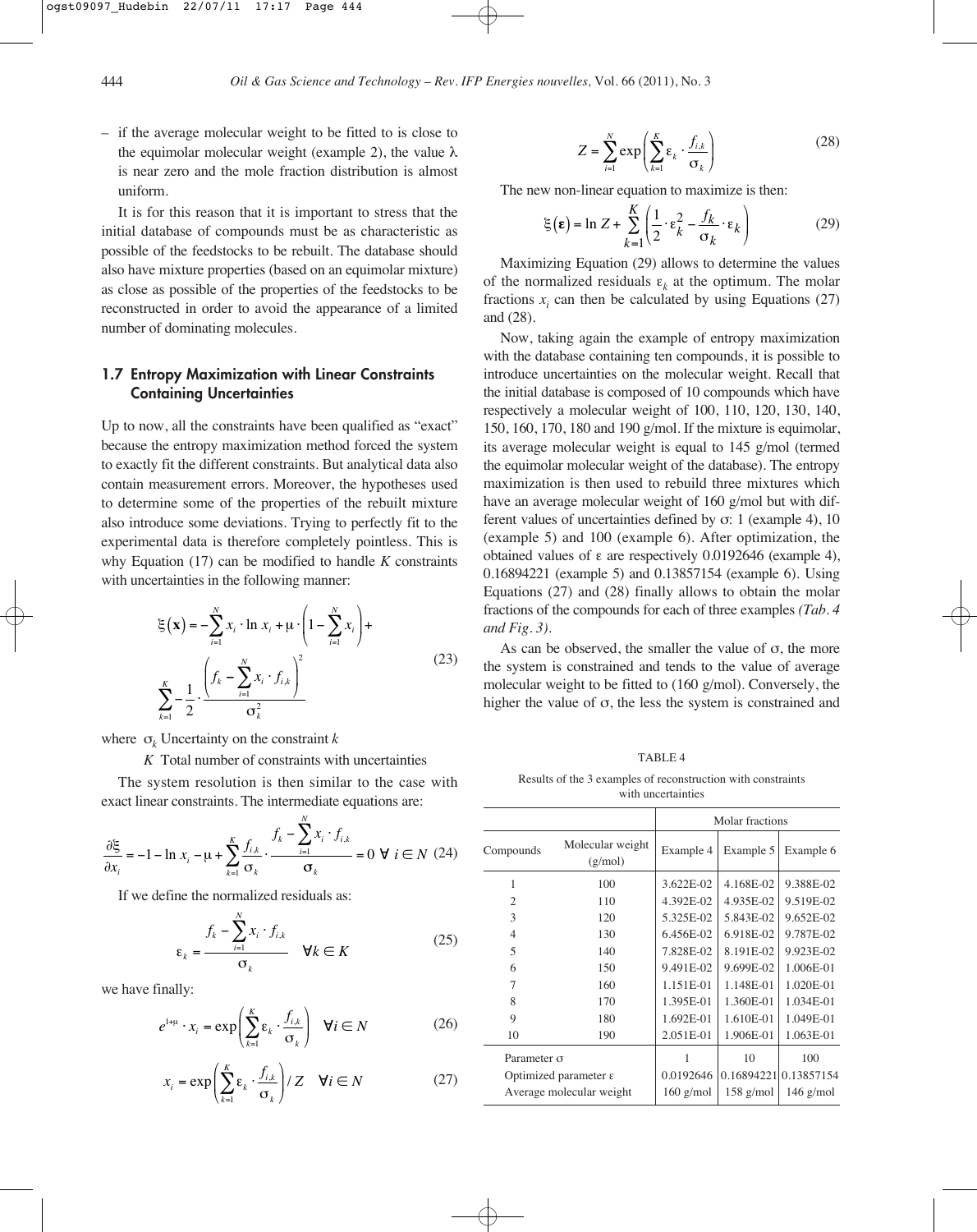

Figure 3

Results of the 3 examples of reconstruction with constraints with uncertainties.

the more it tends to the equimolar mixture (which is the base case when there are no constraints).

#### 1.8 Entropy Maximization with Introduction of Normal Distributions

In the cases of exact linear constraints or linear constraints with uncertainties, the entropy maximization method tends to favor the compounds with extreme properties to the detriment of more average components. This is due to the exponential term of the functions that allow to calculate the molar fractions *(cf. Eq. 20 and 27)*. However, it is known that the most of distributions of compounds in petroleum fractions are not exponential but rather of a Gaussian type with a majority of components with average properties and few extreme compounds. To force some of the characteristics to follow a specific statistical distribution, it is possible to add a new constraint for each of these characteristics. In case one wants to impose a normal distribution on a given characteristic, the following constraint has to be included in addition to its equality constraint (exact or with uncertainties):

$$
\left(\sigma_{m}^{o}\right)^{2} = \sum_{i=1}^{N} x_{i} \cdot \left(f_{i,m} - f_{m}\right)^{2}
$$
 (30)

with  $\sigma_m^{\circ}$  Standard deviation of the normal distribution linked to constraint *m*.

(31)  $\xi(\mathbf{x}) = -\sum_{i=1}^{N} x_i \cdot \ln x_i + \mu$  $+\sum \lambda_j \cdot |f_j - \sum x_i \cdot f_{i,j}$ ⎝  $\left(1-\sum_{i=1}^{N}x_{i}\right)$ ⎠  $\overline{\phantom{a}}$  $\sum_{i=1}^n x_i \cdot \ln x_i + \mu \left(1 - \sum_{i=1}^n x_i\right)$ *N*  $i^{\mu}$ <sup>*i*</sup>  $\left\{ \frac{\lambda}{\mu} \right\}$ *i N*  $-1$   $i=1$  $\cdot$ ln  $x_i$  +  $\mu$ | 1– *i N j*  $\sum_{i=1}^{J} \lambda_i \cdot \left( f_i - \sum_{i=1}^{N} x_i \cdot f_i \right)$  $f_k - \sum x_i$  $\sqrt{2}$ ⎝  $\left(f_i - \sum_{i=1}^{N} x_i \cdot f_{i,j}\right)$ ⎠  $\overline{\phantom{a}}$ +  $\sum -\frac{1}{2}$ . −  $\sum_{j=1} \lambda_j \cdot \left(f_j - \sum_{i=1} x_i \cdot f_{i,j}\right)$  $+\sum_{k=1+1}^{J+K} -\frac{1}{2}$  $\left(f_k - \sum_{i=1}^{N} x_i\right)$ ⎝  $\left(f_k - \sum_{i=1}^{N} x_i \cdot f_{i,k}\right)$ ⎠  $\overline{\phantom{a}}$  $+ \sum_{m} \mathbf{v}_{m} \cdot \left( (\sigma^{\circ}_{m})^{2} - \sum_{m} x_{i} \cdot (f_{m} - f_{i,m})^{2} \right)$  $\sum_{i=1}^{k+K}$   $1 \left( f_k - \sum_{i=1}^{K} f_i \right)$  $= J +$ ∑  $f_{i,k}$ *i N*  $k = J + 1$   $\sim$   $\bullet$   $k$  $J+K$  1  $Jk$   $\Delta^{x_i} Ji$ 1 2  $\frac{1}{4}$  2  $\sigma_k^2$ 1  $\left( (\sigma_{m}^{\circ})^{2} - \sum_{i=1}^{N} x_{i} \cdot (f_{m} - f_{i,m}) \right)$ ⎝  $\left(\left(\sigma_{m}^{\circ}\right)^{2}-\sum_{i=1}^{N}x_{i}\cdot\left(f_{m}-f_{i,m}\right)^{2}\right)$ ⎠  $\overline{\phantom{a}}$  $\sum_{n\in[L]} \mathsf{v}_m \cdot \left( (\sigma\textsuperscript{\circ} n)^2 - \sum_{i=1} x_i \cdot \left( f_m - f_{i,m} \right) \right)$ *N*  $m \in L$ ,

with  $v_m$  The Lagragian parameter corresponding to the normal distribution constraint of characteristic *m*

[*L*] A subspace of the *J* exact constraints and the *K* constraints with uncertainties

After intermediate calculations, the entropy maximization amounts to maximizing the non-linear equation:

$$
\xi(\lambda, \varepsilon, \mathbf{v}) = \ln Z + \sum_{j=1}^{J} \lambda_j \cdot f_j + \sum_{k=J+1}^{J+K} \left( \frac{1}{2} \cdot \varepsilon_k^2 - \frac{f_k}{\sigma_k} \cdot \varepsilon_k \right) +
$$
  

$$
\sum_{m \in [L]} v_m \cdot (\sigma^{\circ}_m)^2
$$
 (32)

The general equation to maximize is then the following: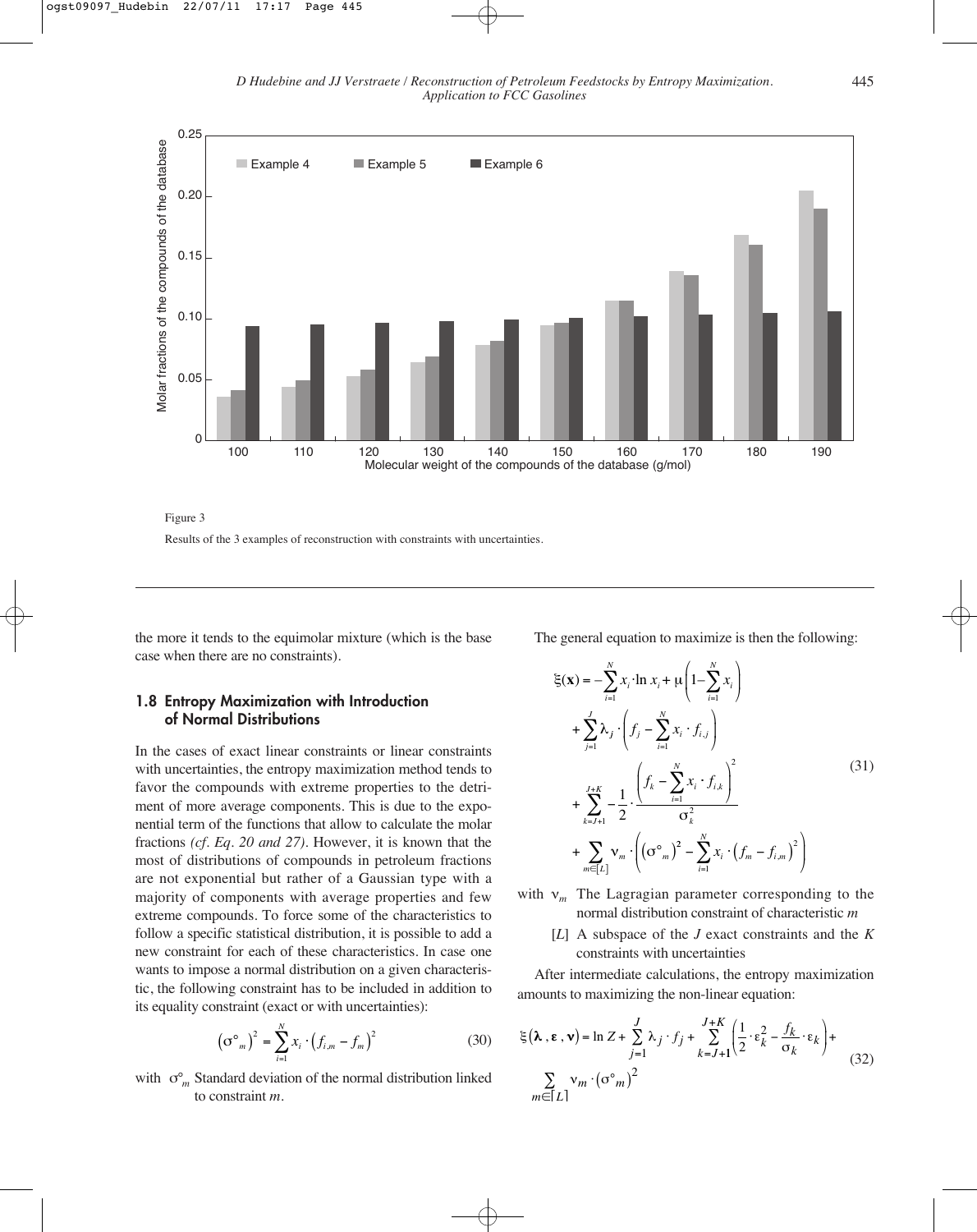with:

$$
Z = \sum_{i=1}^{N} \exp \left(-\sum_{j=1}^{J} \lambda_{j} \cdot f_{i,j} + \sum_{k=J+1}^{J+K} \varepsilon_{k} \cdot \frac{f_{i,k}}{\sigma_{k}} - \sum_{m \in [L]} \nu_{m} \cdot (f_{i,m} - f_{m})^{2}\right)
$$
(33)

Maximization of the function ξ is performed by a classic numerical method such as the conjugate gradient method. After optimization, the resulting parameters  $(\lambda, \varepsilon)$  and  $\nu$ ) allow to calculate the molar fractions by means of the following equation:

$$
= \exp\left(-\sum_{j=1}^{J} \lambda_j \cdot f_{i,j} + \sum_{k=J+1}^{J+K} \varepsilon_k \cdot \frac{f_{i,k}}{\sigma_k} - \sum_{m \in [L]} \nu_m \cdot (f_{i,m} - f_m)^2\right) / Z
$$
(34)  

$$
\forall i \in N
$$

To illustrate this new type of constraints, the example of the molecular weight can be taken again. In the present case, the target average molecular weight of the mixture is exactly 142 g/mol. A new constraint on the molecular weight is also added to force the system to have a normal distribution. The entropy maximization is then used to rebuild three mixtures with different standard deviations on the molecular weight:  $\sigma^{\circ} = 5$  (example 7),  $\sigma^{\circ} = 10$  (example 8) and  $\sigma^{\circ} = 20$  (example 9). The obtained molar fractions and the optimized parameters λ and ν are given in Table 5 and Figure 4.

As can be observed, the addition of this new constraint allows to force the system to have a normal distribution *(Fig. 4)* instead of the non-realistic exponential distribution *(Fig. 2)*. However, this modification increases the number of parameters to determine. Thus, the parameter  $\lambda$  of the examples 1 to 3 is replaced by the couple  $(\lambda, v)$  of the examples 7 to 9.

TABLE 5 Results of the 3 examples of reconstruction with normal repartitions

|                               |                             | Molar fractions |             |             |
|-------------------------------|-----------------------------|-----------------|-------------|-------------|
| Compounds                     | Molecular weight<br>(g/mol) | Example 7       | Example 8   | Example 9   |
| 1                             | 100                         | 0.0000          | 0.0001      | 0.0287      |
| $\overline{c}$                | 110                         | 0.0000          | 0.0024      | 0.0640      |
| 3                             | 120                         | 0.0001          | 0.0355      | 0.1144      |
| $\overline{4}$                | 130                         | 0.0432          | 0.1942      | 0.1644      |
| 5                             | 140                         | 0.7151          | 0.3910      | 0.1898      |
| 6                             | 150                         | 0.2400          | 0.2897      | 0.1761      |
| 7                             | 160                         | 0.0016          | 0.0790      | 0.1313      |
| 8                             | 170                         | 0.0000          | 0.0079      | 0.0787      |
| $\mathbf Q$                   | 180                         | 0.0000          | 0.0003      | 0.0379      |
| 10                            | 190                         | 0.0000          | 0.0000      | 0.0147      |
| Parameter $\sigma$ °          |                             | 5               | 10          | 20          |
| Optimized parameter $\lambda$ |                             | $-0.007783$     | 0.000000    | 0.000914    |
| Optimized parameter v         |                             | 0.019490        | 0.005000    | 0.001093    |
| Average molecular weight      |                             | $142$ g/mol     | $142$ g/mol | $142$ g/mol |

It is interesting to notice that the introduction of normal distributions by inclusion of additional constraints is only required when no information is given concerning the distribution of the compounds by volatility (normal boiling point or carbon number for instance). If a distillation curve is introduced as input data, this type of constraints is not necessary because the distillation already contains, by definition, some information on the distribution by volatility.



Figure 4

Results of the 3 examples of reconstruction with normal repartitions.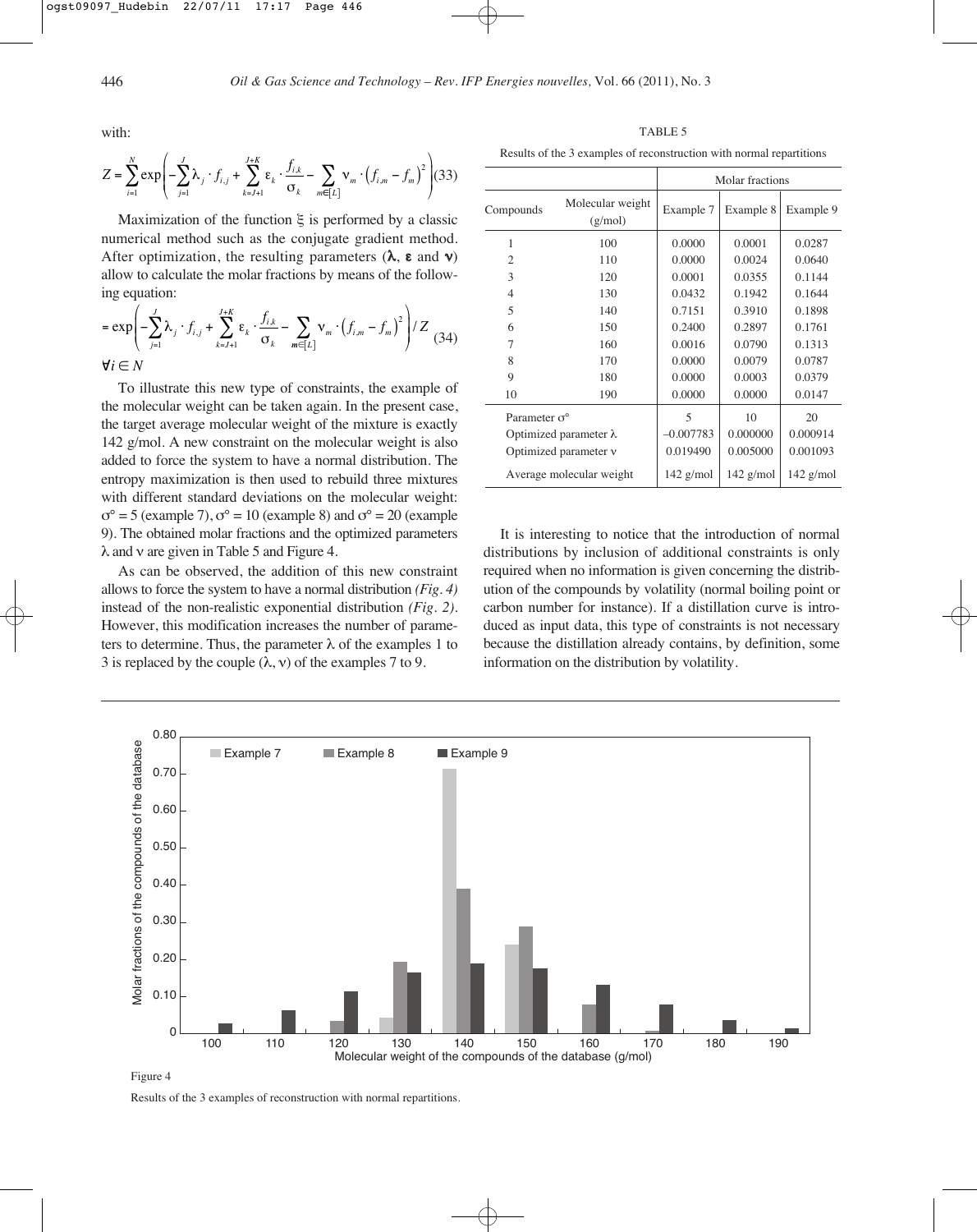#### 1.9 Preliminary Conclusions

The entropy maximization algorithm is an elegant method which allows to rebuild different types of feedstocks from partial analytical information. For that, a Shannon's entropy criterion is used, which is subject to the analytical constraints. Maximized under linear constraints (exact or with uncertainties), the mathematical expression of this criterion can be reorganized to allow for a semi-algebraic resolution of the problem with a decrease of the number of unknowns from several thousands (the molar fractions of the compounds contained in the initial database) to a few tens (the Lagrange parameters associated to the constraints). The decrease of the number of unknowns limits the CPU time required to reach the solution. The various theoretical aspects of this method have been presented above:

- without information (or without constraints), the obtained solution is an equimolar distribution of the set of the predefined compounds;
- when some information is introduced, the distribution is distorted in order to satisfy the new constraints. The information can be injected under the form of exact linear constraints *(see Sect. 1.6)* or constraints containing uncertainties *(see Sect. 1.7)*.

This methodology has however one main drawback that needs to be recalled here. Indeed, because the calculation of the molar fractions requires the use of exponentials, it is possible to obtain some unrealistic distributions leading the presence of a few predominating compounds, all the others having molar fractions close to 0. To avoid this problem, one solution consists in having an initial set of compounds whose properties (when the distribution is considered as equimolar) are close to the properties to be fitted. Another possibility proposed in this article is to use additional constraints that force the system to have normal distributions instead of exponential distributions *(see Sect. 1.8)*.

In order to illustrate this methodology for the feedstock reconstruction, different applications can be proposed such as LCO reconstruction for example [6-7]. In this paper, the reconstruction of various FCC gasolines by entropy maximization is presented. The advantage of FCC gasolines is that this type of petroleum feedstock can be analytically characterized by Gas Chromatography. The latter method allows to directly define the compounds that need to be present in the initial database without using some expert hypotheses. Moreover, the validation of the concept of entropy maximization is more practical in this application because there is a direct analytical access to the molecular composition of the various FCC feedstocks, allowing for a detailed comparison.

#### 2 APPLICATION TO THE RECONSTRUCTION OF FCC GASOLINES

The hydrodesulfurization of the FCC gasolines has become an important field of research as the sulfur content has been decreased drastically in the on-road gasolines: 350 wt ppm before 2000, 50 wt ppm from 2005 and 10 wt ppm in 2009 for the European Union countries for example. Indeed, the largest part (over 90 wt%) of sulfur in gasoline pool comes from FCC gasoline. Refiners have then to hydrodesulfurize this fraction selectively to remove sulfur while minimizing olefins hydrogenation in order to maintain a high octane number in the final product [22].

In order to simulate the hydrodesulfurization process, it is necessary to correctly describe the FCC gasolines on a molecular level. For that, it is possible to use some Gas Chromatography techniques that allow to detect and to quantify the different chemical compounds present in this type of petroleum fractions. However, in some cases, the available information on the gasoline can be less detailed and the only accessible data concerns partial analyses such as distillation or PIONA.

In this particular configuration, the entropy maximization can be applied to rebuild FCC gasolines and to determine their molar composition. In this article, we propose to show more precisely how the reconstruction method can be applied to rebuild FCC gasolines using only the simulated distillation and the overall PIONA information. For that, it is necessary to correctly define the database of compounds that will be used during the reconstruction.

## 2.1 Creation of an Initial Database of Representative Compounds by Means of a Qualitative Approach (Database G)

In order to rebuild the initial database of molecules, a first possibility consists in determining analytically which are the characteristic molecules present in the FCC gasolines. It is therefore necessary to know the molecular composition of some FCC gasolines so as to identify the various chemical compounds which can be encountered in this type of oil fractions. This first operation can be carried out using a Gas Chromatography analysis. Table 6 provides general information on 15 FCC gasolines used for the definition of the initial database of molecules.

From these FCC gasolines, it is possible to build an average gasoline by calculating an equimolar mixture of the 15 gasolines defined in Table 6. This mixture allows to cover a large domain of compounds and to include the smallest and the largest molecules that can be found in FCC gasoline cuts. The compounds, detected by Gas Chromatography and having a non-zero molar fraction are then added to the initial database of molecules. Once these operations carried out, the database, referred to as database G, contained 230 different compounds. Table 7 lists the names of the first 20 compounds and the last compound of this database G. In the absence of information, *i*.*e*. in the absence of simulated distillation and PIONA, the entropy maximization method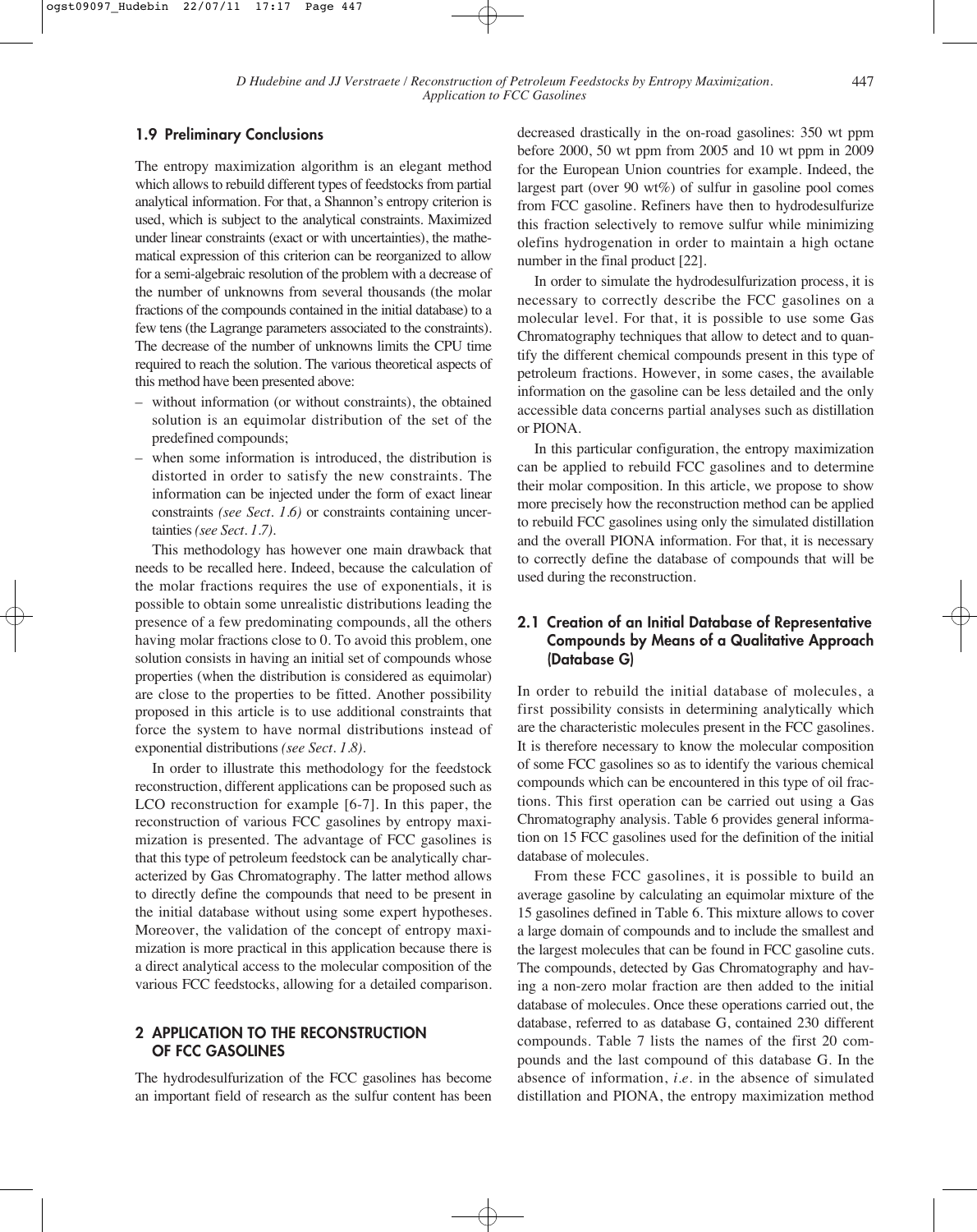|     | General information on the 15 FCC gasolines used for the definition of the initial database of molecules |                               |                             |                             |                              |                         |                         |
|-----|----------------------------------------------------------------------------------------------------------|-------------------------------|-----------------------------|-----------------------------|------------------------------|-------------------------|-------------------------|
|     | Simulated<br>distillation $(^{\circ}C)$                                                                  | Density at 15°C<br>$(g/cm^3)$ | <b>RON</b> indices<br>$(-)$ | <b>MON</b> indices<br>$(-)$ | Hydrogen content<br>$(wt\%)$ | Average $Mw$<br>(g/mol) | P/I/O/N/A<br>$(wt\%)$   |
| #1  | $-6.0 - 244.0$                                                                                           | 0.7390                        | 91.8                        | 79.8                        | 13.53                        | 99.4                    | 4.3/24.4/35.7/6.0/29.7  |
| #2  | $4.0 - 243.0$                                                                                            | 0.7323                        | 91.6                        | 80.0                        | 13.66                        | 96.0                    | 4.3/28.8/32.4/5.7/28.8  |
| #3  | $4.0 - 241.0$                                                                                            | 0.7318                        | 91.7                        | 81.2                        | 13.66                        | 95.6                    | 4.3/28.8/32.3/5.8/28.8  |
| #4  | $0.0 - 181.0$                                                                                            | 0.7129                        | 92.0                        | 79.5                        | 14.16                        | 90.2                    | 4.3/28.1/47.6/6.5/13.5  |
| #5  | 24.0-202.0                                                                                               | 0.7327                        | 94.0                        | 80.8                        | 13.62                        | 94.0                    | 3.6/22.9/44.0/5.7/23.8  |
| #6  | 15.0-201.0                                                                                               | 0.7297                        | 93.6                        | 80.8                        | 13.67                        | 92.9                    | 3.7/23.3/44.3/5.8/22.9  |
| #7  | $0.0 - 204.0$                                                                                            | 0.7138                        | 92.8                        | 80.5                        | 14.15                        | 89.7                    | 4.6/32.5/37.6/7.6/17.6  |
| #8  | $0.0 - 201.0$                                                                                            | 0.7181                        | 92.2                        | 80.5                        | 14.11                        | 90.8                    | 5.8/32.1/35.4/8.2/18.5  |
| #9  | $-8.0 - 203.0$                                                                                           | 0.7189                        | 92.0                        | 79.6                        | 14.08                        | 92.5                    | 4.6/25.8/47.2/6.9/15.5  |
| #10 | 23.0-190.0                                                                                               | 0.7354                        | 91.8                        | 79.3                        | 13.84                        | 98.0                    | 4.5/24.2/44.1/8.4/18.8  |
| #11 | 54.0-189.0                                                                                               | 0.7470                        | 90.0                        | 78.7                        | 13.70                        | 102.8                   | 4.2/24.2/41.0/9.6/21.00 |
| #12 | 2.0-178.0                                                                                                | 0.7102                        | 93.3                        | 80.9                        | 14.17                        | 87.9                    | 4.3/29.8/43.1/7.7/15.0  |
| #13 | $0.0 - 145.0$                                                                                            | 0.6769                        | 94.0                        | 82.0                        | 14.91                        | 79.3                    | 5.4/35.6/48.9/5.8/4.3   |
| #14 | $2.0 - 239.0$                                                                                            | 0.7510                        | 92.8                        | 80.9                        | 13.31                        | 99.9                    | 4.0/23.8/34.6/6.4/31.3  |
| #15 | $-4.0 - 252.0$                                                                                           | 0.7462                        | 92.7                        | 81.3                        | 13.36                        | 97.7                    | 3.9/25.8/32.0/7.1/31.3  |

TABLE 6

General information on the 15 FCC gasolines used for the definition of the initial database of molecules

#### TABLE 7

List of the compounds contained in the database for FCC gasolines reconstruction

| Database G (qualitative) |                             | Database G+ (quantitative) |                             |
|--------------------------|-----------------------------|----------------------------|-----------------------------|
| <b>Index</b>             | Name of the compound        | Index                      | Name of the compound        |
| #1                       | 1,1,2-trimethylcyclopentane | #1                         | 1,1,2-trimethylcyclopentane |
| #2                       | 1,1,3-trimethylcyclopentane | #2                         | 1,1,2-trimethylcyclopentane |
| #3                       | 1,1-dimethylcyclohexane     | #3                         | 1,1,2-trimethylcyclopentane |
| #4                       | 1,1-dimethylcyclopentane    | #4                         | 1,1,2-trimethylcyclopentane |
| #5                       | 1,2,3,4-tetramethylbenzene  | #5                         | 1,1,2-trimethylcyclopentane |
| #6                       | 1,2,3,5-tetramethylbenzene  | #6                         | 1,1,2-trimethylcyclopentane |
| #7                       | 1,2,3-trimethylbenzene      | #7                         | 1,1,2-trimethylcyclopentane |
| #8                       | 1,2,4,5-tetramethylbenzene  | #8                         | 1,1,2-trimethylcyclopentane |
| #9                       | 1,2,4-trimethylbenzene      | #9                         | 1,1,2-trimethylcyclopentane |
| #10                      | 1,2-butadiene               | #10                        | 1,1,2-trimethylcyclopentane |
| #11                      | 1,2-dimethyl-3-ethylbenzene | #11                        | 1,1,2-trimethylcyclopentane |
|                          |                             |                            |                             |

| Database G (qualitative) |                               | Database G+ (quantitative) |                             |
|--------------------------|-------------------------------|----------------------------|-----------------------------|
| Index                    | Name of the compound          | Index                      | Name of the compound        |
| #12                      | 1,2-dimethyl-4-ethylbenzene   | #12                        | 1,1,2-trimethylcyclopentane |
| #13                      | 1,3,5-trimethylbenzene        | #13                        | 1,1,2-trimethylcyclopentane |
| #14                      | 1,3-butadiene                 | #14                        | 1,1-dimethylcyclohexane     |
| #15                      | 1,3-diethylbenzene            | #15                        | 1,1-dimethylcyclohexane     |
| #16                      | 1,3-dimethyl-4-ethylbenzene   | #16                        | 1,1-dimethylcyclohexane     |
| #17                      | 1,3-dimethyl-5-ethylbenzene   | #17                        | 1,1-dimethylcyclohexane     |
| #18                      | 1,4-dimethyl-2-ethylbenzene   | #18                        | 1,1-dimethylcyclohexane     |
| #19                      | 1,5-dimethylcyclopentene      | #19                        | 1,1-dimethylcyclohexane     |
| #20                      | 1,C2,T4-trimethylcyclopentane | #20                        | 1,1-dimethylcyclohexane     |
| .                        | .                             | .                          | .                           |
| #230                     | trimethylcyclopentene         | #50 003                    | trimethylcyclopentene       |
|                          |                               |                            |                             |

supposes an equimolar mixture. Each of the 230 compounds of the database then has a molar fraction equal to 1/230 or 4.348  $\times$  10<sup>-3</sup>. The corresponding mixture thus has molar fractions that are completely different when compared to a standard FCC gasoline. Hence, the properties of this mixture are far from those of typical FCC gasolines, as shown in Table 8. Indeed, the average density and the average molecular weight are too high in comparison to a conventional FCC gasoline, while both the distillation data and the carbon number distribution are very atypical. This point is particularly important because, even though the initial database of molecules contains all compounds which may actually be present in FCC gasolines, its mixture properties in the absence of information are very different from those of typical FCC gasolines. When using this database G to reconstruct various FCC gasolines by means of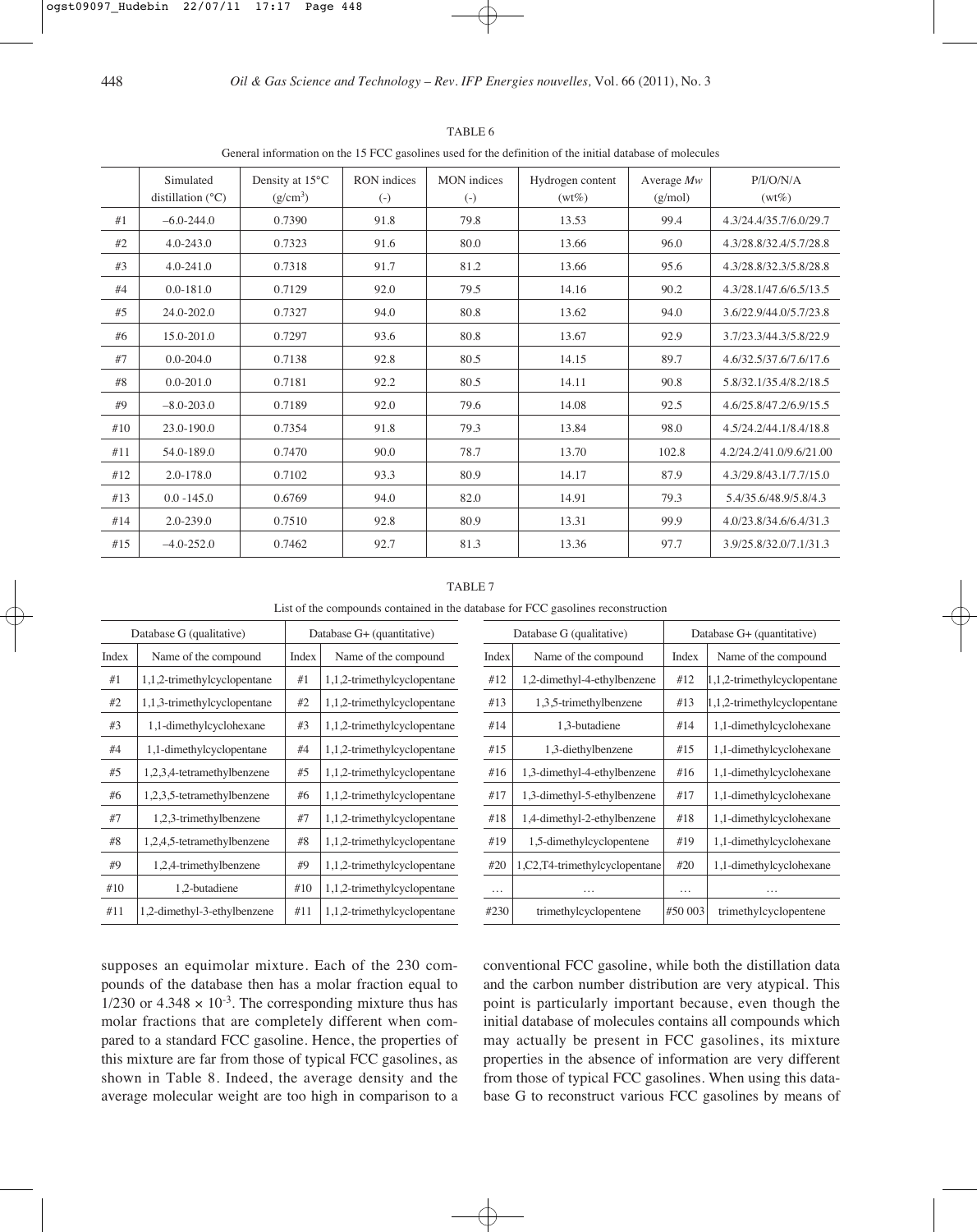the above-presented entropy maximization algorithm with constraints containing uncertainties, the introduction of simulated distillation and overall PIONA analyses was not sufficient to counter this initial bias. After reconstruction, the resulting mixture typically contained a limited number of predominant molecules, the others having a very low molar fraction. Hence, although the resulting mixtures have the same properties as the FCC gasoline to be reconstructed, their molecular composition is very different from the experimentally measured composition *(Fig. 5)*. The use



Figure 5

Comparison of the prediction for the gasoline #A depending on the choice of the initial database G or G+.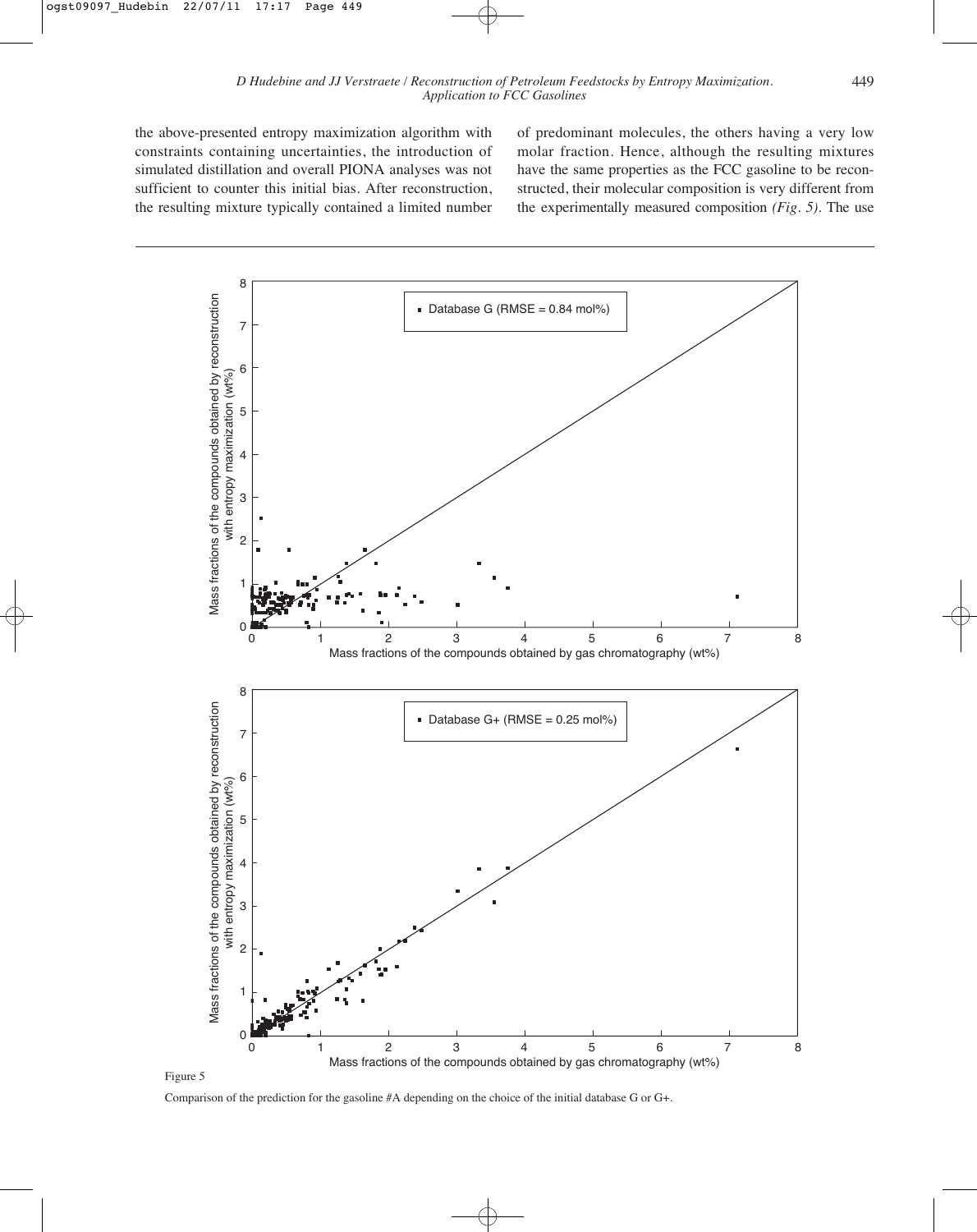TABLE 8 Properties for the equimolar distribution of the databases G and G+

|                                  |               | Properties of<br>the database G<br>when equimolar<br>distribution | Properties of<br>the database G+<br>when equimolar<br>distribution |
|----------------------------------|---------------|-------------------------------------------------------------------|--------------------------------------------------------------------|
| Density at 15°C                  | $(g/cm^3)$    | 0.7701                                                            | 0.7326                                                             |
| Average molecular weight (g/mol) |               | 117.5                                                             | 94.3                                                               |
| Elemental analysis               |               |                                                                   |                                                                    |
| Carbon content                   | $(wt\%)$      | 86.24                                                             | 86.38                                                              |
| Hydrogen content                 | $(wt\%)$      | 13.40                                                             | 13.60                                                              |
| Sulfur content                   | $(wt\%)$      | 0.36                                                              | 0.02                                                               |
| <b>PIONA</b>                     |               |                                                                   |                                                                    |
| Paraffins content                | $(wt\%)$      | 6.61                                                              | 4.35                                                               |
| Isoparaffins content             | $(wt\%)$      | 27.77                                                             | 26.37                                                              |
| Olefins content                  | $(wt\%)$      | 28.87                                                             | 39.03                                                              |
| Naphthenes content               | $(wt\%)$      | 11.65                                                             | 6.90                                                               |
| Aromatics content                | $(wt\%)$      | 25.10                                                             | 23.34                                                              |
| Distillation                     |               |                                                                   |                                                                    |
| $0 w t \%$                       | $(^{\circ}C)$ | $-31.7$                                                           | $-31.7$                                                            |
| $5 w t$ %                        | $(^{\circ}C)$ | 47.0                                                              | 23.1                                                               |
| 10 wt%                           | $(^{\circ}C)$ | 69.2                                                              | 33.9                                                               |
| 20 wt%                           | $(^{\circ}C)$ | 92.1                                                              | 49.3                                                               |
| 30 wt%                           | $(^{\circ}C)$ | 111.1                                                             | 68.8                                                               |
| 40 wt%                           | $(^{\circ}C)$ | 125.0                                                             | 80.8                                                               |
| 50 wt%                           | $(^{\circ}C)$ | 144.3                                                             | 98.5                                                               |
| 60~wt%                           | $(^{\circ}C)$ | 174.0                                                             | 112.0                                                              |
| 70 wt%                           | $(^{\circ}C)$ | 189.1                                                             | 134.6                                                              |
| 80 wt%                           | $(^{\circ}C)$ | 209.9                                                             | 147.2                                                              |
| 90 wt%                           | $(^{\circ}C)$ | 236.7                                                             | 175.8                                                              |
| 95 wt%                           | (°C)          | 254.3                                                             | 200.4                                                              |
| 100 wt%                          | $(^{\circ}C)$ | 267.6                                                             | 267.6                                                              |
| Carbon distribution              |               |                                                                   |                                                                    |
| $C_3-C_5$                        | $(wt\%)$      | 5.21                                                              | 20.55                                                              |
| $C_6-C_8$                        | $(wt\%)$      | 40.75                                                             | 55.18                                                              |
| $C_9$ - $C_{11}$                 | $(wt\%)$      | 34.57                                                             | 22.49                                                              |
| $C_{12}$ - $C_{14}$              | $(wt\%)$      | 16.95                                                             | 1.78                                                               |
| $C_{15}$ - $C_{17}$              | $(wt\%)$      | 1.58                                                              | 0.00                                                               |
| $C_{18}+$                        | $(wt\%)$      | 0.94                                                              | 0.00                                                               |

of a simple qualitative database, such as this database G, is therefore not advised for molecular reconstruction by entropy maximization, unless normal distributions are judiciously introduced on some or all of the properties. In the latter case, the user also has to correctly choose the value for the standard deviation of the normal distribution linked to each constraint. This choice being tricky, an alternative database has been developed based on a quantitative approach.

## 2.2 Creation of an Initial Database of Representative Compounds by Means of a Quantitative Approach (Database G+)

To build a quantitative initial database of molecules, the same compound is introduced several times in the database. The frequency of each compound is directly given by the product of its molar fraction in the average gasoline and the selected total number of molecules in the quantitative initial database. For example, the total number of molecules in the quantitative initial database can be fixed at 50 000. The molar fraction of each of the 230 compounds is thus multiplied by 50 000 to obtain its frequency *F* and each compound is introduced *F* times to finally obtain a database of 50 003 molecules, referred to as database G+, as shown in Table 7. The fact that the database contains 50 003 molecules instead of 50 000 is due to round-offs. The distribution in this database of 50 003 molecules is uniform with respect to these 50 003 molecules, but with respect to the 230 compounds of the database the actual molar distribution of the average FCC gasoline is obtained. Indeed, when a mixture is rebuilt in absence of information (*i*.*e*. each of 50 003 molecules of the database G+ then has a molar fraction of  $1/50003$  or  $1.9999 \times 10^{-5}$ ), its characteristics are this time equal to the properties of the average gasoline *(Tab. 8)*, which are, by construction, very close to the properties of typical FCC gasolines. As will be detailed in the next section, when starting from this new database G+ to reconstruct various FCC gasolines by means of the above-presented entropy maximization algorithm with constraints containing uncertainties, the mere use of simulated distillation and overall PIONA analyses allows to obtain a very good molecular representation of the actual feedstock. This is totally different from the results obtained with database G as is illustrated in Figure 5.

#### 2.3 Prediction of the Molecular Composition of a FCC Gasoline from its Distillation and PIONA

From the quantitative initial database G+ of FCC gasoline compounds, it is possible to predict the molecular composition of FCC gasolines by simply using its distillation data and its overall PIONA analysis. For that, the reconstruction by entropy maximization is employed using linear constraints with uncertainties as described in the theoretical part of this article. Three different gasolines (1 present in the equimolar mixture used to build the initial database, together with 2 new gasolines) have been rebuilt according to this algorithm. Table 9 gives the input data (distillation and overall PIONA analysis) for these 3 gasolines.

The FCC gasolines have initially been rebuilt by using both databases G and G+. After reconstruction, the obtained mixtures have distillation and PIONA analyses that are very close to the analytical data of the gasoline,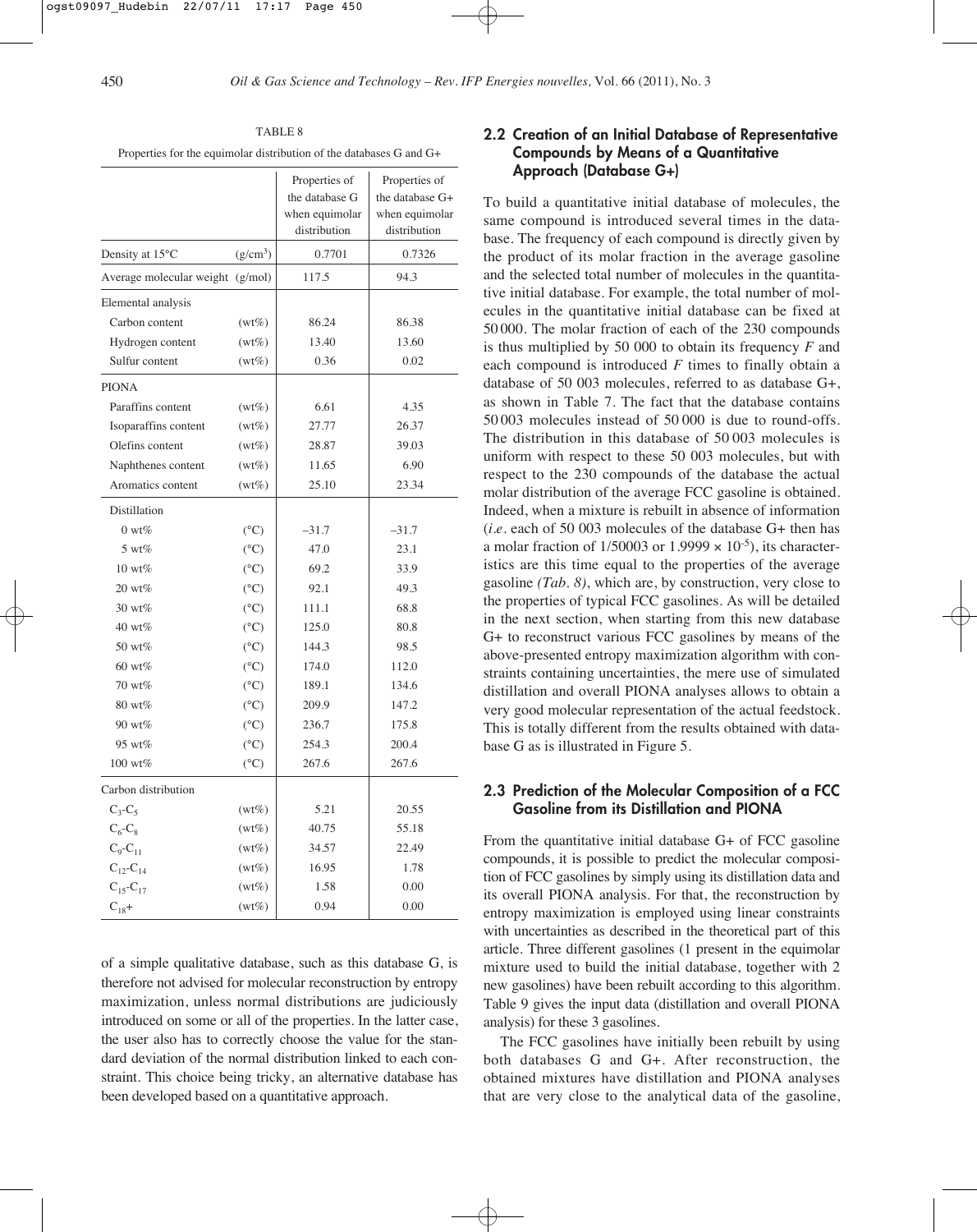|                        | Gasoline #A        | Gasoline #B          | Gasoline #C $(1)$ |
|------------------------|--------------------|----------------------|-------------------|
| Simulated distillation |                    |                      |                   |
| $0 \text{ wt\%}$       | $54^{\circ}$ C     | $54^{\circ}$ C       | $0^{\circ}$ C     |
| $5 \text{ wt\%}$       | $55^{\circ}$ C     | $69^{\circ}$ C       | $23^{\circ}$ C    |
| $10 \text{ wt\%}$      | $69^{\circ}$ C     | $73^{\circ}$ C       | $23^{\circ}$ C    |
| 20 wt%                 | $75^{\circ}$ C     | $93^{\circ}$ C       | $30^{\circ}$ C    |
| $30 \text{ wt\%}$      | $89^{\circ}$ C     | $112^{\circ}$ C      | $37^{\circ}$ C    |
| $40 \text{ wt%}$       | 99°C               | $128^{\circ}$ C      | $40^{\circ}$ C    |
| 50 wt $%$              | $112^{\circ}$ C    | $144^{\circ}$ C      | $55^{\circ}$ C    |
| $60 \text{ wt%}$       | $123^{\circ}$ C    | $164^{\circ}$ C      | $61^{\circ}$ C    |
| $70 \text{ wt%}$       | $137^{\circ}$ C    | $177^{\circ}$ C      | $70^{\circ}$ C    |
| $80 \text{ wt\%}$      | $145^{\circ}$ C    | $194$ °C             | $81^{\circ}$ C    |
| $90 \text{ wt\%}$      | $162^{\circ}$ C    | $213^{\circ}$ C      | 99°C              |
| 95 wt%                 | $169^{\circ}$ C    | $230^{\circ}$ C      | $112^{\circ}$ C   |
| 100 $wt%$              | 189°C              | $254^{\circ}$ C      | $145^{\circ}$ C   |
| <b>PIONA</b>           |                    |                      |                   |
| Paraffins content      | 4.21 wt%           | $3.75 \text{ wt%}$   | 5.38 wt%          |
| Isoparaffins content   | 24.25 wt%          | $20.11 \text{ wt\%}$ | 35.65 wt%         |
| Olefins content        | 41.02 wt%          | 32.11 $wt%$          | 48.93 wt%         |
| Naphthenes content     | $9.57 \text{ wt%}$ | $7.04 \text{ wt%}$   | 5.76 wt%          |
| Aromatics content      | 20.95 wt%          | 36.99 wt%            | 4.28 wt%          |

TABLE 9 Analytical data used to rebuild 3 different FCC gasolines

(1) Gasoline #C corresponds to Gasoline #13 used to build the initial database of compounds

whatever the initial database G or G+. However, the obtained molecular compositions are very different depending on the initial database used. To illustrate these differences, comparisons between calculated and experimental molecular compositions of gasoline #A are given in Figure 5. The Root Mean Squared Error (RMSE) is also shown in Figure 5 as an indicator of the quality of both reconstructions. Further statistical comparison of both results can be found in Table 10. With database G, the obtained molecular composition differs significantly from the experimental composition, as shown in Figure 5 and indicated by a RMSE value of 0.84 mol%. In contrast to this, the molecular composition obtained with the database G+ is much closer to the experimental composition *(Fig. 5)* with a RMSE value of 0.25 mol%. This result can easily be explained. Since the initial database G is poorly representative of FCC gasolines in the absence of constraints, it is very difficult for the entropy maximization method to correct this initial bias without major modification of the molar composition of the initial set of compounds. This is due to the fact that the only information available in database G concerns the presence of the compounds, and not their typical abundance. In contrast, database G+ contains

TABLE 10

Statistical evaluation of the results obtained by entropy maximization of various FCC gasolines

| Gasoline index    | #A         | #A            | #B      | #C                      |  |
|-------------------|------------|---------------|---------|-------------------------|--|
| Used database     | database G | database $G+$ |         | database G+ database G+ |  |
| RSS $((mol\%)^2)$ | 124.5      | 11.0          | 19.8    | 24.7                    |  |
| RMSE $(mol\%)$    | 0.84       | 0.25          | 0.31    | 0.41                    |  |
| $MPE$ (-)         | 1.10       | 0.03          | $-0.05$ | 0.01                    |  |
| $AAD$ (mol%)      | 0.49       | 0.15          | 0.13    | 0.18                    |  |

RSS: Residual Sum of Squares  $(RSS = \sum (x_i - \hat{x}_i)^2)$ 

**RMSE:** Root Mean Squared Error  $(RMSE = \sqrt{\frac{\sum (x_i - \hat{x}_i)^2}{N}})$  $=\sqrt{\frac{\sum (x_i - \hat{x}_i)^2}{n}}$ 

MPE: Mean Percentage Error ( $MPE = \frac{1}{N} \sum_{i} \left( \frac{x_i - x_i}{x_i} \right)$ )  $x_i - \hat{x}$  $\frac{x_i - x_i}{x_i}$  $=\frac{1}{N}\cdot\sum\left(\frac{x_i-\hat{x}_i}{x_i}\right)$ 

AAD: Average Absolute Deviation  $(AAD = \frac{1}{N} \cdot \sum |x_i - \hat{x}_i|)$ 

where  $N$  is the total number of compounds,  $x_i$  is the experimental molar fraction of the compound *i* and  $\hat{x}$ <sub>i</sub> is the calculated molar fraction of the compound *i* obtained by entropy maximization.

not only the information on the type of the compounds that are present, but also on their average mole fraction. Consequently, the molecular composition obtained using database G+ is much more representative of the experimental mole fractions. For this reason, only the reconstructions performed with the database G+ are presented here, and database G has been abandoned for real-life applications.

After reconstruction of the 3 FCC gasolines with the database G+, the results demonstrate a very good agreement between the experimental mole fractions of the 230 identified species obtained by Gas Chromatography and the calculated mole fractions obtained by reconstruction using only the distillation data and overall PIONA analysis as input data. This is illustrated by the various statistical indicators in Table 10 and by the parity plots in Figures 6, 7 and 8, which underline the efficiency of this approach. Indeed, the use of initial database G+ allows to start from the average FCC gasoline and reduces the need for important modifications of the molar fractions of the molecules in the database, which allows to avoid the appearance of a limited number of predominant molecules.

It is also important to note that the use of the simulated distillation in the input data guarantees a Gaussian distribution of the compounds as function of their normal boiling points or their carbon numbers, thereby avoiding the introduction of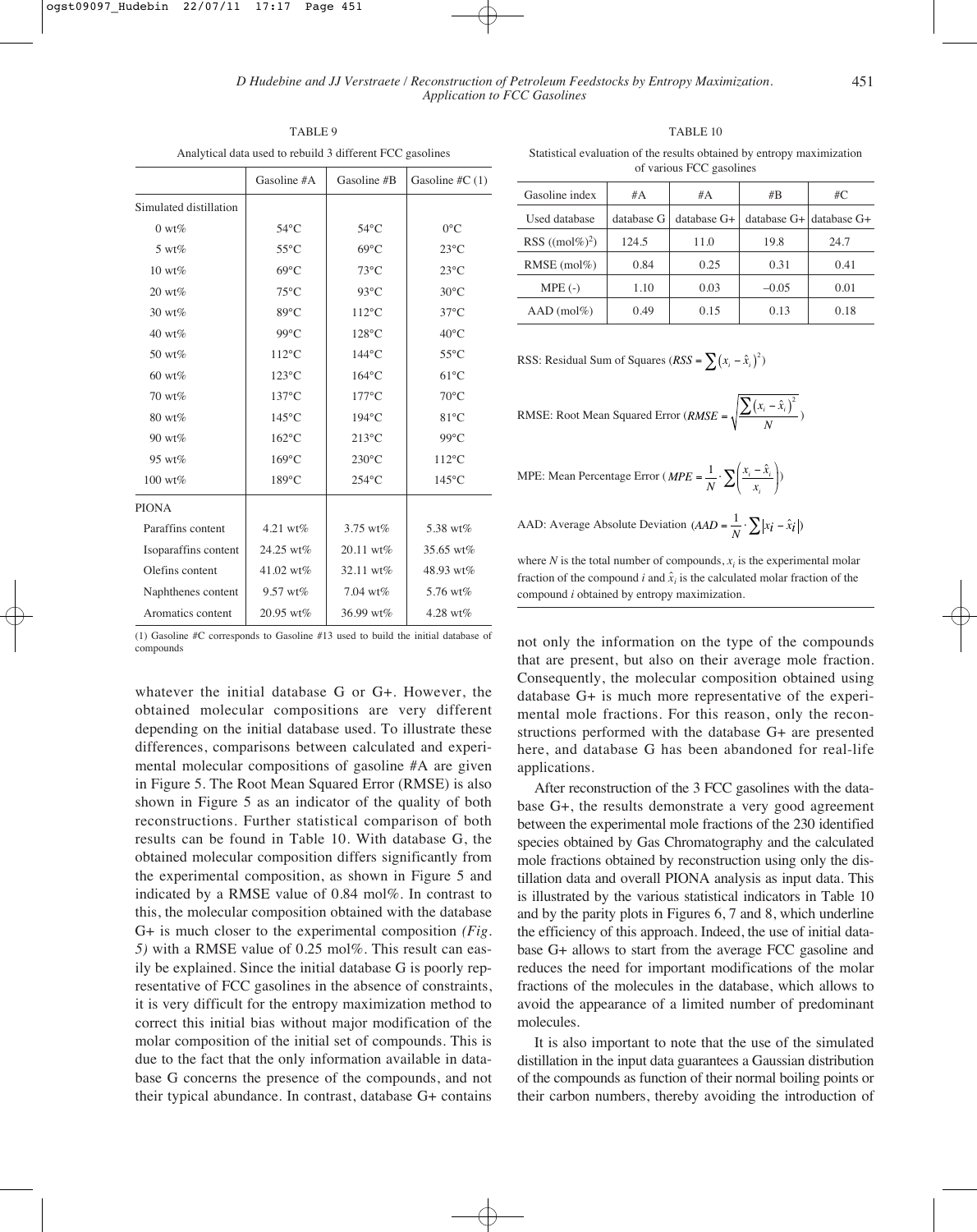







Parity plot of the molecular composition between GC analysis and reconstruction by entropy maximization – Case of the FCC gasoline #B.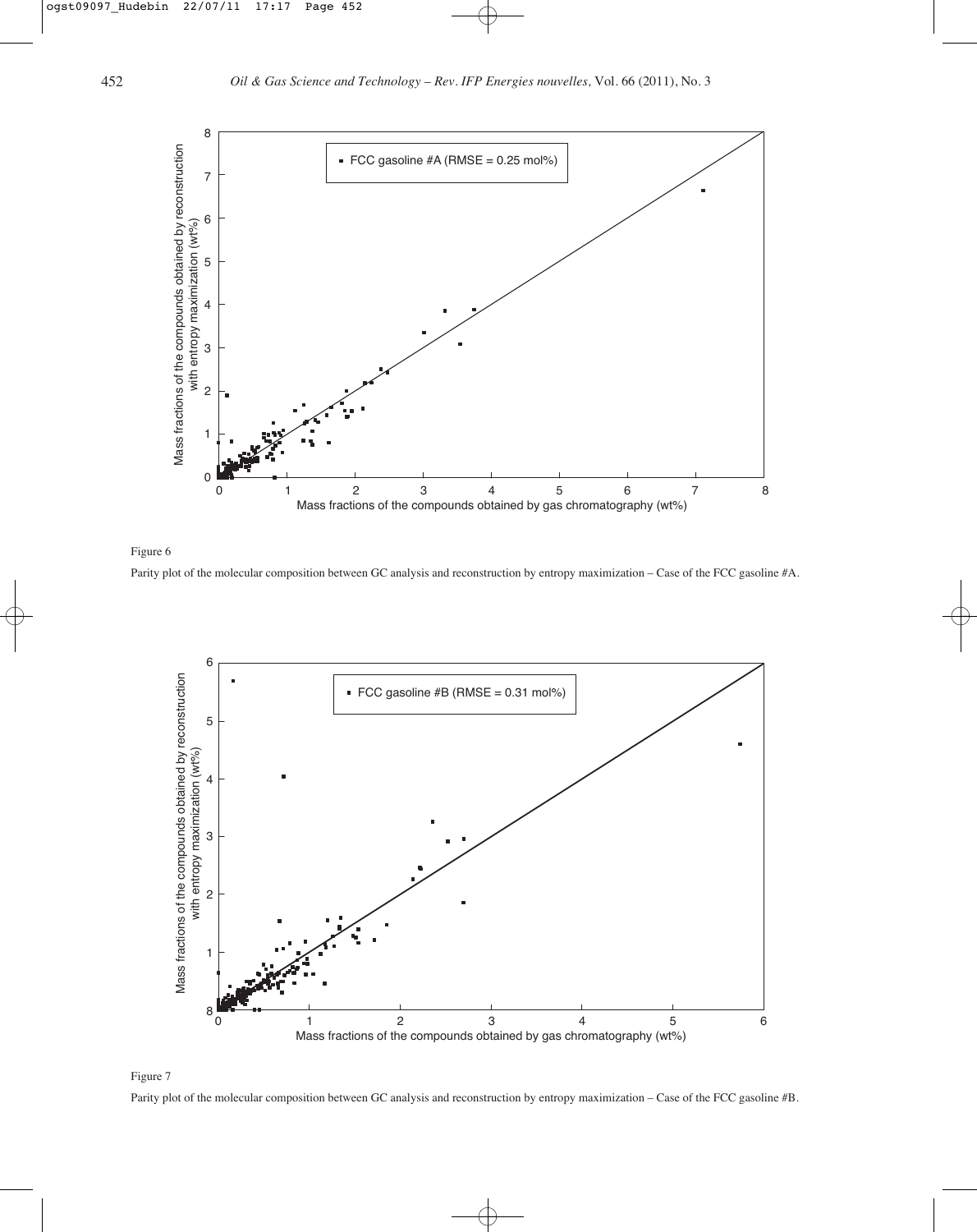



additional constraints that force normal distributions *(see Sect. 1.8)* but require additional input data (standard deviation of the Gaussian distribution for each constraint) from the user.

#### **CONCLUSION**

The entropy maximization algorithm is an elegant molecular reconstruction method that adjusts the molar fractions of the compounds of a database to verify constraints that are related to the properties of the feedstock to be rebuilt. The theoretical study described in this article allowed to illustrate the following aspects:

- the construction of the initial database of compounds is extremely important because the database must contain compounds that actually exist in the petroleum mixtures. That is why each type of feedstocks should have its own initial database which may depend on the origin of the crude oil and the refinery processes;
- when the initial database is built, it is necessary to translate the mixture properties into constraints. When these constraints are linear or can be transformed into linear constraints, the entropic criterion can be elegantly reorganized, thereby significantly reducing the solution space of

the optimization problem, and a semi-algebraic resolution of the entropy maximization problem can be utilized.

- when there are no constraints, the entropy maximization method creates an equimolar mixture, *i*.*e*. each molar fraction is equal to 1/*N*;
- when exact constraints are added, the entropy maximization method modifies the uniform distribution to strictly satisfy these new constraints;
- because the petroleum analyses contain uncertainties, the use of exact constraints is not always ideal. In this case, the entropy maximization method can be modified to handle to constraints with uncertainties. The resolution of the problem is similar to the case with exact constraints;
- when the properties of the initial database are far from the properties of the feedstock to be rebuilt, the entropy maximization method leads to a molar fraction distribution that is characterized by a limited number of predominant molecules, the others having a much lower molar fraction. This is due to the exponential term in the equations that calculate the molar fractions from the Lagrange multipliers. To counter this phenomenon, it is possible to include new additional constraints which force the solution to have Gaussian-type distributions.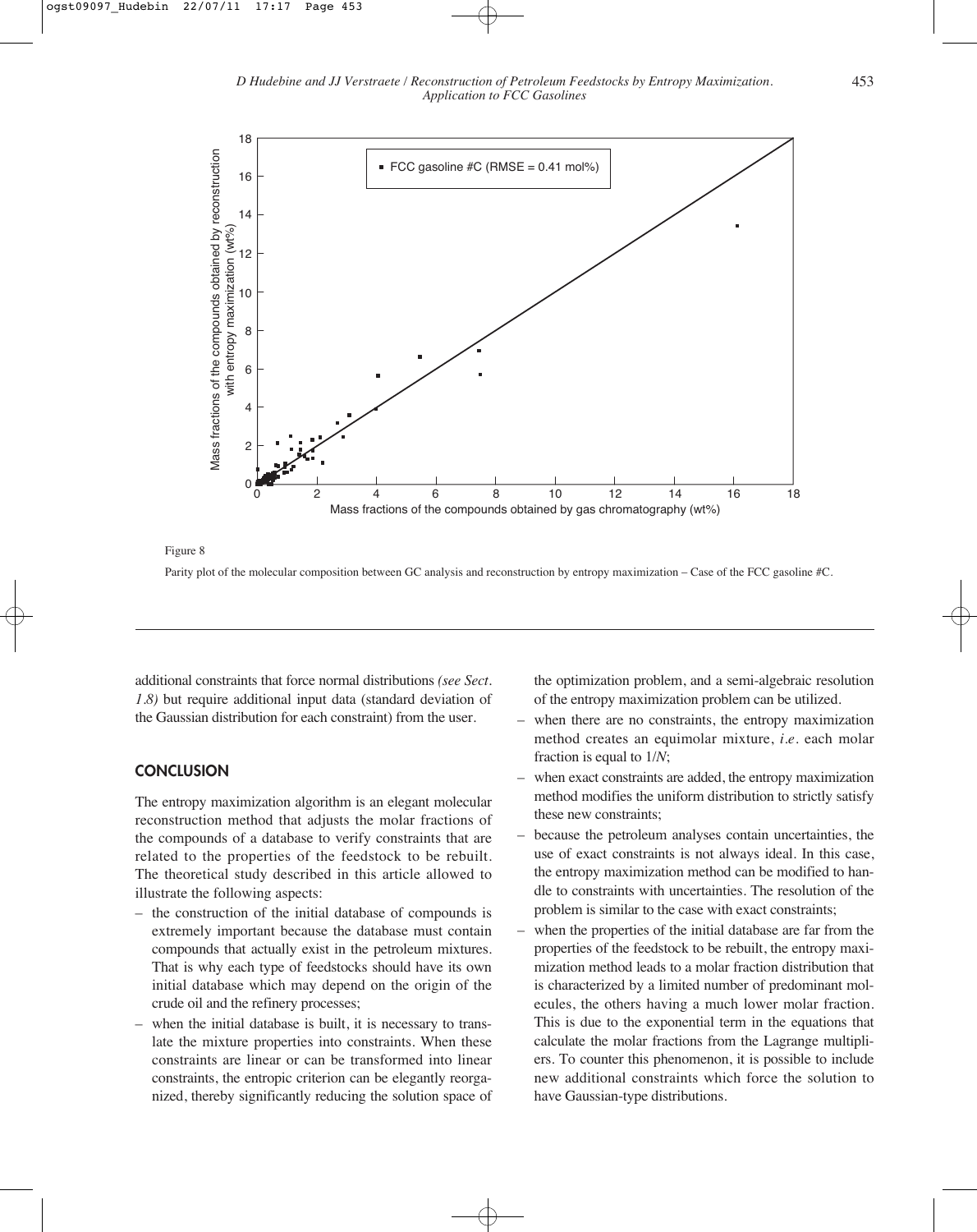The main advantage of molecular reconstruction by entropy maximization resides in the fact that the system with *N* unknowns (*i*.*e*., the molar fractions of the *N* compounds of the database) is reduced to a system with  $J + K + L$ unknowns (*i*.*e*., the Lagrange multipliers and normalized residuals associated to the constraints). Depending on the type of petroleum fractions to be reconstructed, *N* can have an order of magnitude ranging from several hundreds to several tens of thousands. In real case problems, the number of analytical constraints lies typically between 10 and 40. This clearly illustrates that the entropy maximization technique allows to transform an ill-posed optimization problem into a constrained optimization problem with a unique solution, while strongly reducing the computational burden.

Applied to the reconstruction of FCC gasolines, this method was employed to determine the molecular composition of this type of petroleum fractions from partial analyses such as a distillation curve and an overall PIONA analysis. In a first approach, a qualitative database containing 230 different compounds typical of FCC gasolines has been elaborated from detailed gas chromatographic analyses of 15 feedstocks. As this database initially represents an equimolar mixture of the 230 compounds with properties that are very different from those of typical FCC gasolines, the entropy maximization algorithm can not efficiently counter this initial bias and leads to the presence a limited number of dominating molecules. Although the resulting mixtures have the same properties as the FCC gasoline to be reconstructed, their molecular composition is highly unrealistic.

Hence, an alternative database has been developed based on a quantitative approach, in which the same compound is introduced several times in the database in proportion to its molar fraction. The advantage of this quantitative database resides in the fact that the properties of the corresponding equimolar mixture are by construction very close to those of typical FCC gasolines. Applying the entropy maximization method to this quantitative database allows to accurately predict the molecular composition of various FCC gasolines, starting only from their distillation data and overall PIONA analyses. The predicted compositions can be now used to develop molecular-level kinetic models for post-treatment processes, such as selective hydrodesulfurization.

#### **REFERENCES**

- 1 Neurock M. (1992) A Computational Chemical Reaction Engineering Analysis of Complex Heavy Hydrocarbon Reaction Systems, *PhD Thesis*, University of Delaware.
- 2 Neurock M., Nigam A., Trauth D.M., Klein M.T. (1994) Molecular Representation of Complex Hydrocarbon Feedstocks through Efficient Characterization and Stochastic Algorithms, *Chem. Eng. Sci.* **49**, 24, 4153-4177.
- 3 Trauth D.M. (1993) Structure of Complex Mixtures through Characterization, Reaction, and Modeling*, PhD Thesis*, University of Delaware.
- 4 Trauth D.M., Stark S.M., Petti T.F., Neurock M., Klein M.T. (1994) Representation of the Molecular Structure of Petroleum Resid through Characterization and Monte Carlo Modeling, *Energ. Fuel.* **8**, 3, 576-580.
- 5 Khorasheh F., Khaledi R., Gray M.R. (1998) Computer generation of representative molecules for heavy hydrocarbon mixtures, *Fuel* **77**, 4, 241-253.
- 6 Hudebine D. (2003) Reconstruction moléculaire de coupes pétrolières, *PhD Thesis*, École Normale Supérieure de Lyon.
- 7 Hudebine D., Verstraete J.J. (2004) Molecular Reconstruction of LCO Gasoils from Overall Petroleum Analyses, *Chem. Eng. Sci.* **59**, 22-23, 4755-4763.
- 8 Verstraete J.J., Revellin N., Dulot H., Hudebine D. (2004) Molecular reconstruction of vacuum gasoils, *Prep. Am. Chem. Soc. Div. Fuel Chem.* **49**, 1, 20-21.
- 9 Liguras D.K., Allen D.T. (1989) Structural Models for Catalytic Cracking 1. Model Compound Reactions, *Ind. Eng. Chem. Res.* **28**, 6, 665-673.
- 10 Liguras D.K., Allen D.T. (1989) Structural Models for Catalytic Cracking 2. Reactions of Simulated Oil Mixtures, *Ind. Eng. Chem. Res*. **28**, 6, 674-683.
- 11 Allen D.T., Liguras D.K. (1991) Structural Models of Catalytic Cracking Chemistry: A Case Study of a Group Contribution Approach to Lumped Kinetic Modeling, in *Chemical Reactions in Complex Mixtures: The Mobil Workshop*, Sapre A.V., Krambeck F.J. (eds), Van Nostrand Reinhold, New-York.
- 12 Quann R.J., Jaff S.B. (1992) Structure-Oriented Lumping: Describing the Chemistry of Complex Hydrocarbon Mixtures, *Ind. Eng. Chem. Res*. **31**, 11, 2483-2497.
- 13 Quann R.J., Jaffe S.B. (1996) Building Useful Models of Complex Reaction Systems in Petroleum Refining, *Chem. Eng. Sci*. **51**, 10, 1615-1635.
- 14 Jaffe S.B., Freund H., Olmstead W.N. (2005) Extension of Structure-Oriented Lumping to Vacuum Residua, *Ind. Eng. Chem. Res*. **44**, 9840-9852.
- 15 Zhang Y. (1999) A Molecular Approach for Characterization and Property Predictions of Petroleum Mixtures with Applications to Refinery Modelling, *PhD Thesis*, University of Manchester.
- 16 Eckert E., Vanek T. (2005) Extended Utilization of the Characterization of Petroleum Mixtures Based on Real Components, *Chemical Papers* **59**, 6a, 428-433.
- 17 Eckert E., Vanek T. (2008) Mathematical modelling of selected characterisation procedures for oil fractions, *Chemical Papers* **62**, 1, 26-33.
- 18 Eckert E., Vanek T. (2009) Improvements in the selection of real components forming a substitute mixture for petroleum fractions, *Chemical Papers* **63**, 4, 399-405.
- 19 Shannon C.E. (1948) A Mathematical Theory of Communication, *The Bell System Technical J*. **27**, 1, 379-423.
- 20 Van Geem K.M., Hudebine D., Reyniers M.F., Wahl F., Verstraete J.J., Marin G.B. (2007) Molecular reconstruction of naphtha steam cracking feedstocks based on commercial indices, *Comput. Chem. Eng*. **31**, 9, 1020-1034.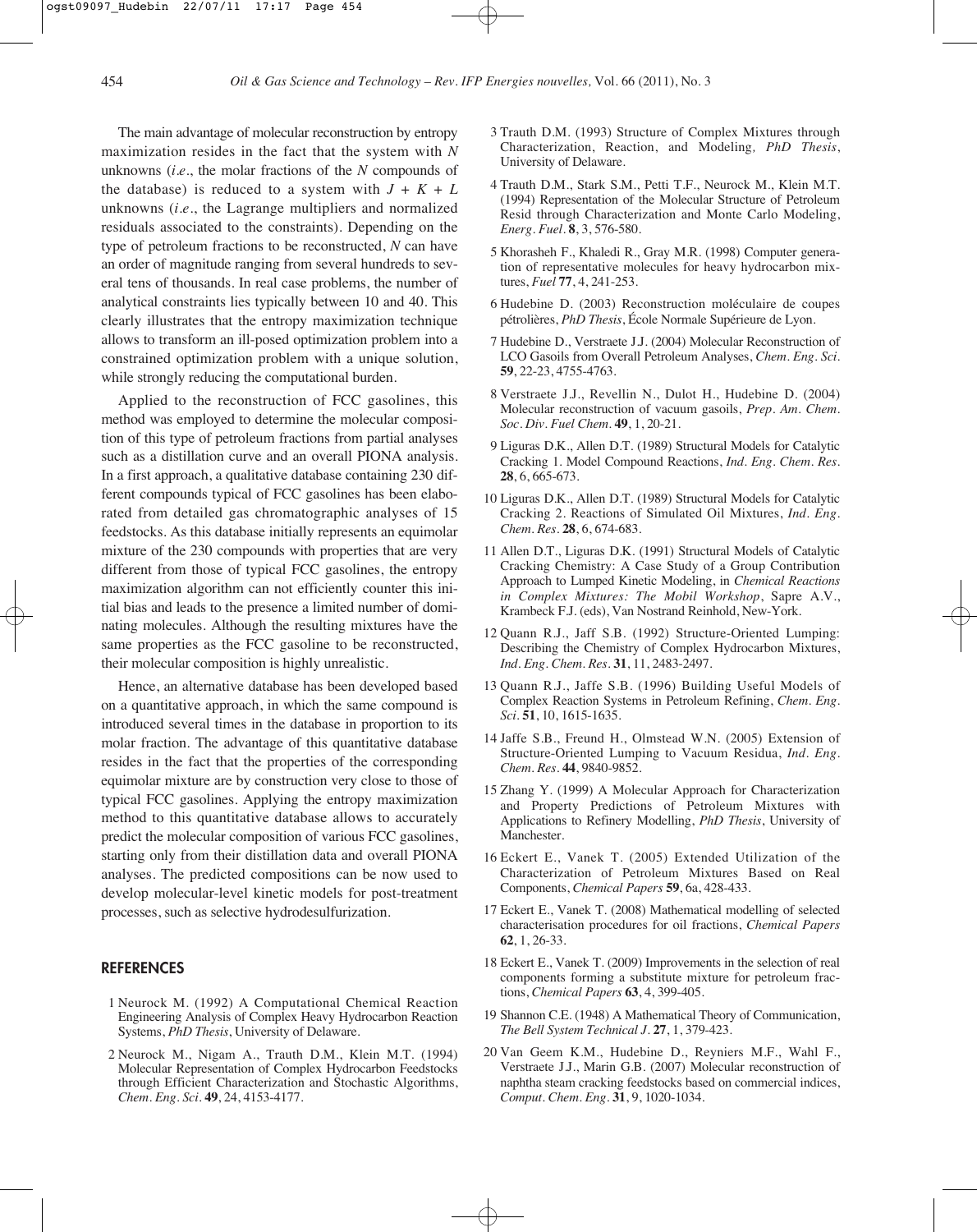- 21 Van Geem K.M., Reyniers M.F., Marin G.B. (2008) Challenges of Modeling Steam Cracking of Heavy Feedstocks, *Oil Gas Sci. Technol*. **63**, 1, 79-94.
- 22 Song C. (2003) An overview of new approaches to deep desulfurization for ultra-clean gasoline, diesel fuel and jet fuel, *Catal. Today* **88**, 1-4, 211-263.
- 23 Thermodynamics Research Center (1998) TRC Thermodynamic Tables, *The Texas A&M University System*, College Station, TX (USA).

*Final manuscript received in April 2011 Published online in June 2011*

*Copyright © 2011 IFP Energies nouvelles*

*Permission to make digital or hard copies of part or all of this work for personal or classroom use is granted without fee provided that copies are not made or distributed for profit or commercial advantage and that copies bear this notice and the full citation on the first page. Copyrights for components of this work owned by others than IFP Energies nouvelles must be honored. Abstracting with credit is permitted. To copy otherwise, to republish, to post on servers, or to redistribute to lists, requires prior specific permission and/or a fee: Request permission from Information Mission, IFP Energies nouvelles, fax. +33 1 47 52 70 96, or revueogst@ifpen.fr.*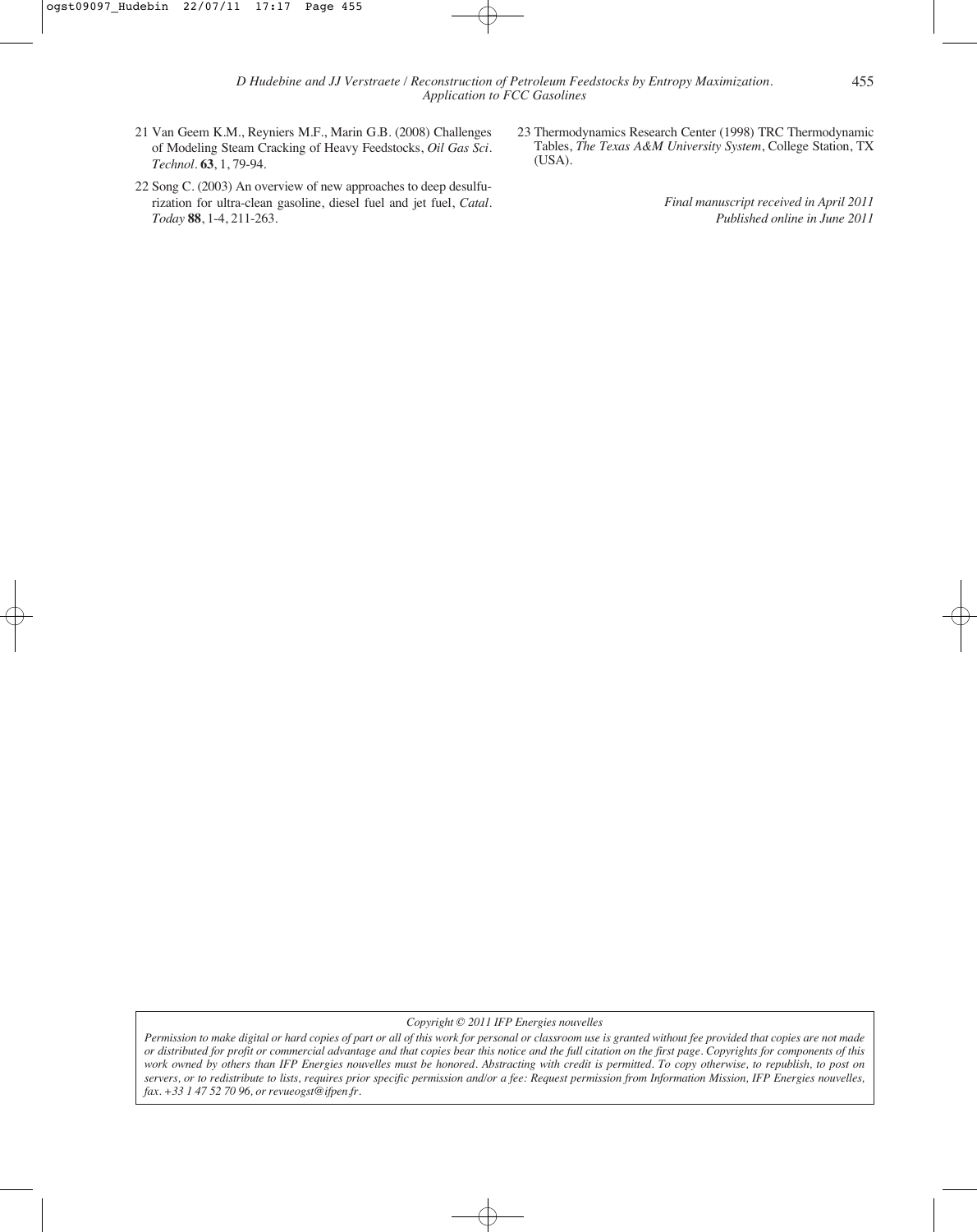#### ANNEX A

The aim of this annex is to propose to the reader the new group contribution correlations [6] that were developed to estimate the normal boiling point and the density at 20°C of different compounds from their 2D structure.

## A.1 Description of the Compound Databases Used to Develop the Group Contribution Correlations

In order to calibrate the group contribution correlations for the normal boiling point and the density at 20°C, an initial database of pure compounds has been created from the compiled TRC database [23]. At the time of writing, the database contains 2 569 hydrocarbon and sulfur compounds but can be easily extended by including nitrogen and oxygen compounds if required. For each compound, the database contains the following properties:

- the boiling point for a given pressure. In the majority cases, the pressure is equal to 1 atm, but for some compounds, the boiling point has been determined under reduced pressure;
- the liquid density at 2 temperatures. In the majority cases, the first temperature is 20°C while the second temperature is 25°C. However, some compounds are solid at these temperatures and the density is then given at the saturation temperature.

After removing the compounds whose boiling point is not provided at atmospheric pressure, the initial database is reduced to 1 827 compounds. This new database corresponds to the calibration database which will be used to develop the correlation for the normal boiling point  $T<sub>b</sub>$ . Table A.1 gives an overview of this database in terms of number of chemical families and atom number families.

When the initial database is filtered to keep compounds whose density is at 20°C, the number of compounds is equal to 1 845. This new database whose main characteristics are also given in Table A.1 is then used to determine the correlation for the density at 20°C.

## A.2 Description of the Group Contribution Correlations Used to Calculate the Normal Boiling Point and the Density at 20°C

Group contribution methods are a set of more or less complex correlations that allow to calculate the properties of pure compounds from their chemical structure. They are based on the principle that a molecule can be broken down into a certain number of elementary chemical groups which may be either single atoms (aromatic carbon, naphthenic carbon), pairs of atoms (olefinic, cyanide), or larger functional groups (carboxyl, amide). Each group, whatever its place in the molecule, has its own contribution that adds to the

Number of compounds contained in the different databases by chemical family and by total number of atoms (except hydrogen)

| Chemical families           | Calibration<br>database for $Tb$ | Calibration<br>database for $d^{20}$ |  |
|-----------------------------|----------------------------------|--------------------------------------|--|
|                             |                                  |                                      |  |
| Paraffins                   | 727                              | 726                                  |  |
| Olefins                     | 195                              | 195                                  |  |
| Diolefins                   | 29                               | 29                                   |  |
| Alkynes                     | 83                               | 83                                   |  |
| Mononaphthenes              | 174                              | 174                                  |  |
| Dinaphthenes                | 16                               | 10                                   |  |
| Trinaphthenes               | $\overline{4}$                   | $\Omega$                             |  |
| Monoaromatics               | 118                              | 118                                  |  |
| <b>Diaromatics</b>          | 70                               | 46                                   |  |
| Triaromatics                | 13                               | 3                                    |  |
| Tetraaromatics              | 8                                | $\overline{4}$                       |  |
| Mononaphtheno-monoaromatics | 85                               | 158                                  |  |
| Mononaphtheno-diaromatics   | 3                                | 2                                    |  |
| Dinaphtheno-monoaromatics   | $\overline{c}$                   | $\overline{c}$                       |  |
| Bicyclohexyls               | 16                               | 16                                   |  |
| <b>Biphenyls</b>            | 63                               | 49                                   |  |
| Cycloolefins                | 42                               | 42                                   |  |
| Thiols                      | 48                               | 45                                   |  |
| <b>Sulfides</b>             | 61                               | 58                                   |  |
| Thiophenes                  | 17<br>18                         |                                      |  |
| Others                      | 52                               | 68                                   |  |
| Total                       | 1827                             | 1845                                 |  |
| Total number of atoms       | Calibration                      | Calibration                          |  |
| (except hydrogen)           | database for $T_h$               | database for $d^{20}$                |  |
| Hydrocarbon compounds with  |                                  |                                      |  |
| 5 to 12 carbon atoms        | 1 2 3 7                          | 1 2 3 9                              |  |
| Hydrocarbon compounds with  |                                  |                                      |  |
| 13 to 20 carbon atoms       | 309                              | 329                                  |  |
| Hydrocarbon compounds with  |                                  |                                      |  |
| 21 to 42 carbon atoms       | 154                              | 157                                  |  |
| Sulfur compounds with       |                                  |                                      |  |
| 5 to 12 atoms $(C + S)$     | 95                               | 88                                   |  |
| Sulfur compounds with       |                                  |                                      |  |
| 13 to 20 atoms $(C + S)$    | 28                               | 28                                   |  |
| Sulfur compounds with       |                                  |                                      |  |
| 21 to 42 atoms $(C + S)$    | 4                                | 4                                    |  |
| Total                       | 1827                             | 1845                                 |  |

properties of the molecule. The general equation used to calculate a property *P* using a group contribution method is therefore as follows:

$$
P = f\left(\sum_{i} n_i \cdot C_i\right) \tag{A.1}
$$

where *P* Property to be determined

*f*( ) Relation between the property and the group contributions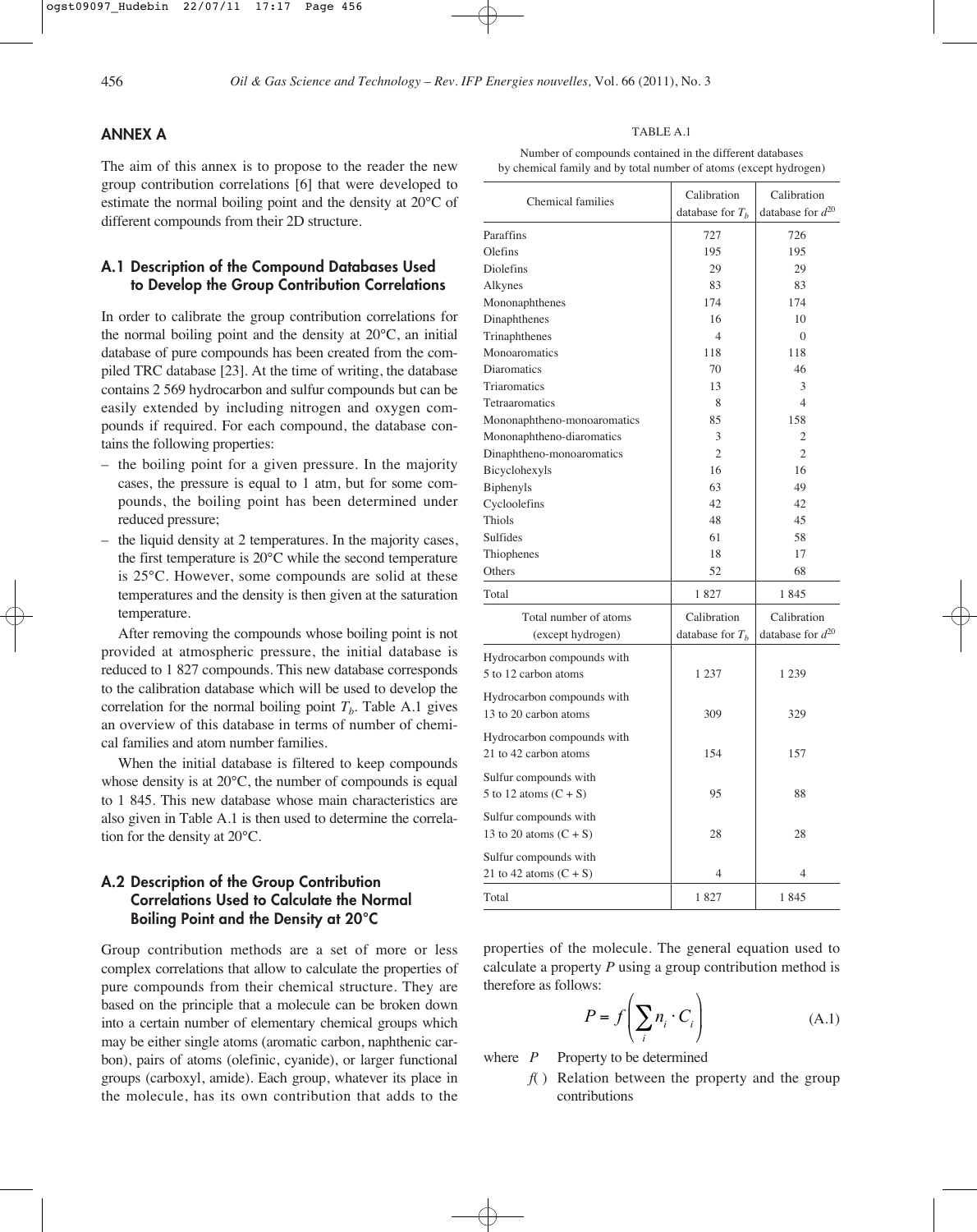- *ni* Number of groups of type *i*
- *Ci* Contribution of a group of type *i*

Applied to the case of the prediction of the normal boiling point, Equation (A.1) used in this work has the following form:

$$
\exp\left(T_b / T_{b,0}\right) = \sum_i n_i \cdot \Delta T_{b,i} \tag{A.2}
$$

where  $T_b$  Normal boiling point of the pure compound (K)

- $T_{b,0}$  Reference normal boiling point (K)
- *ni* Number of groups of type *i*
- $\Delta T_{bi}$  Contribution for  $T_b$  of a group of type *i*

The density at 20°C is predicted by means of Equation (A.3) and Equation (A.4):

$$
d^{20} = \frac{M}{V_m^{20}}
$$
 (A.3)

$$
V_m^{20} = \sum_i n_i \cdot \Delta V_{m,i}^{20}
$$
 (A.4)

with  $d^{20}$  Density at 20 $^{\circ}$ C of the pure compound  $(g/cm<sup>3</sup>)$ 

> *M* Molecular weight of the pure compound (g/mol)

#### TABLE A.2

Contributions of the different structural groups for the calculation of the normal boiling point and the density at 20°C

|            | Structural groups                    | Calculation of $T_h$ <sup>(a)</sup> |              | Calculation of $d^{20}$ |              |
|------------|--------------------------------------|-------------------------------------|--------------|-------------------------|--------------|
|            |                                      |                                     | Contribution | Number <sup>(b)</sup>   | Contribution |
| $-CH3$     | aliphatic                            | 5 3 3 3                             | 0.87577      | 5 5 20                  | 32.14        |
| $-CH2$     | aliphatic                            | 8617                                | 0.31012      | 8 8 4 2                 | 16.38        |
| $>CH-$     | aliphatic                            | 1 3 2 5                             | $-0.33431$   | 1 3 4 6                 | $-0.93$      |
| ${><}C{<}$ | aliphatic                            | 482                                 | $-0.92606$   | 491                     | $-19.45$     |
| $-CH2$     | naphthenic                           | 1319                                | 0.38519      | 1333                    | 13.93        |
| $>CH-$     | naphthenic substituted               | 395                                 | $-0.25190$   | 438                     | $-1.16$      |
| $>CH-$     | naphthenic condensed                 | 42                                  | $-0.13434$   | 20                      | $-3.98$      |
| ${><}C{<}$ | naphthenic disubstituted             | 44                                  | $-0.98407$   | 92                      | $-15.89$     |
| ${><}C{<}$ | naphthenic substituted and condensed | 6                                   | $-0.82463$   | $\overline{4}$          | $-18.28$     |
| $=CH2$     | olefinic                             | 141                                 | 0.86394      | 141                     | 29.70        |
| $=CH-$     | olefinic                             | 281                                 | 0.32322      | 288                     | 13.55        |
| $=C<$      | olefinic                             | 120                                 | $-0.25744$   | 117                     | $-4.12$      |
| $=C=$      | olefinic                             | $\boldsymbol{8}$                    | 0.40947      | $\boldsymbol{8}$        | 8.79         |
| $=CH-$     | cycloolefinic                        | 72                                  | 0.37022      | 77                      | 10.97        |
| $=C<$      | cycloolefinic condensed              | $\theta$                            | $-0.14931$   | $\theta$                | $-6.94$      |
| $=C<$      | cycloolefinic substituted            | 34                                  | $-0.22548$   | 49                      | $-4.03$      |
| <b>CH</b>  | triple bound                         | 45                                  | 0.80414      | 44                      | 25.79        |
| $C-$       | triple bound                         | 109                                 | 0.38502      | 114                     | 8.85         |
| $=CH-$     | aromatic                             | 2 2 8 0                             | 0.38136      | 2 166                   | 11.22        |
| $=C<$      | aromatic substituted                 | 714                                 | $-0.14943$   | 678                     | $-6.15$      |
| $=C<$      | aromatic condensed peripherical      | 420                                 | 0.00673      | 476                     | $-7.74$      |
| $=C<$      | aromatic condensed internal          | 8                                   | $-0.39948$   | $\overline{c}$          | $-10.97$     |
| $-SH$      | thiophenolic                         | 9                                   | 1.51910      | 6                       | 27.55        |
| $-SH$      | aliphatic or naphthenic              | 36                                  | 1.53226      | 37                      | 28.67        |
| $-S-$      | aliphatic                            | 32                                  | 0.92809      | 28                      | 12.53        |
| $-S-$      | thiophenic                           | 17                                  | 0.71371      | 16                      | 12.46        |
| $-S-$      | naphthenic                           | 8                                   | 1.01684      | 9                       | 9.81         |
| $-S-$      | benzoïc                              | 8                                   | 0.87408      | 9                       | 12.34        |
| $-S-$      | disulfide                            | 16                                  | 0.74243      | 16                      | 14.53        |
|            | Molecule with 1 ring                 | 383                                 | 0.89744      | 383                     | 25.44        |
|            | Molecule with 2 rings                | 267                                 | 1.76513      | 301                     | 52.10        |
|            | Molecule with 3 rings                | ${\it 19}$                          | 3.10092      | $\boldsymbol{7}$        | 73.74        |
|            | Molecule with 4 rings                | $\boldsymbol{8}$                    | 5.62178      | $\overline{4}$          | 100.00       |

(a) Group contributions in relation to  $T_{b,0} = 307.63$  K.

(b) Total number of structural groups present in the calibration database.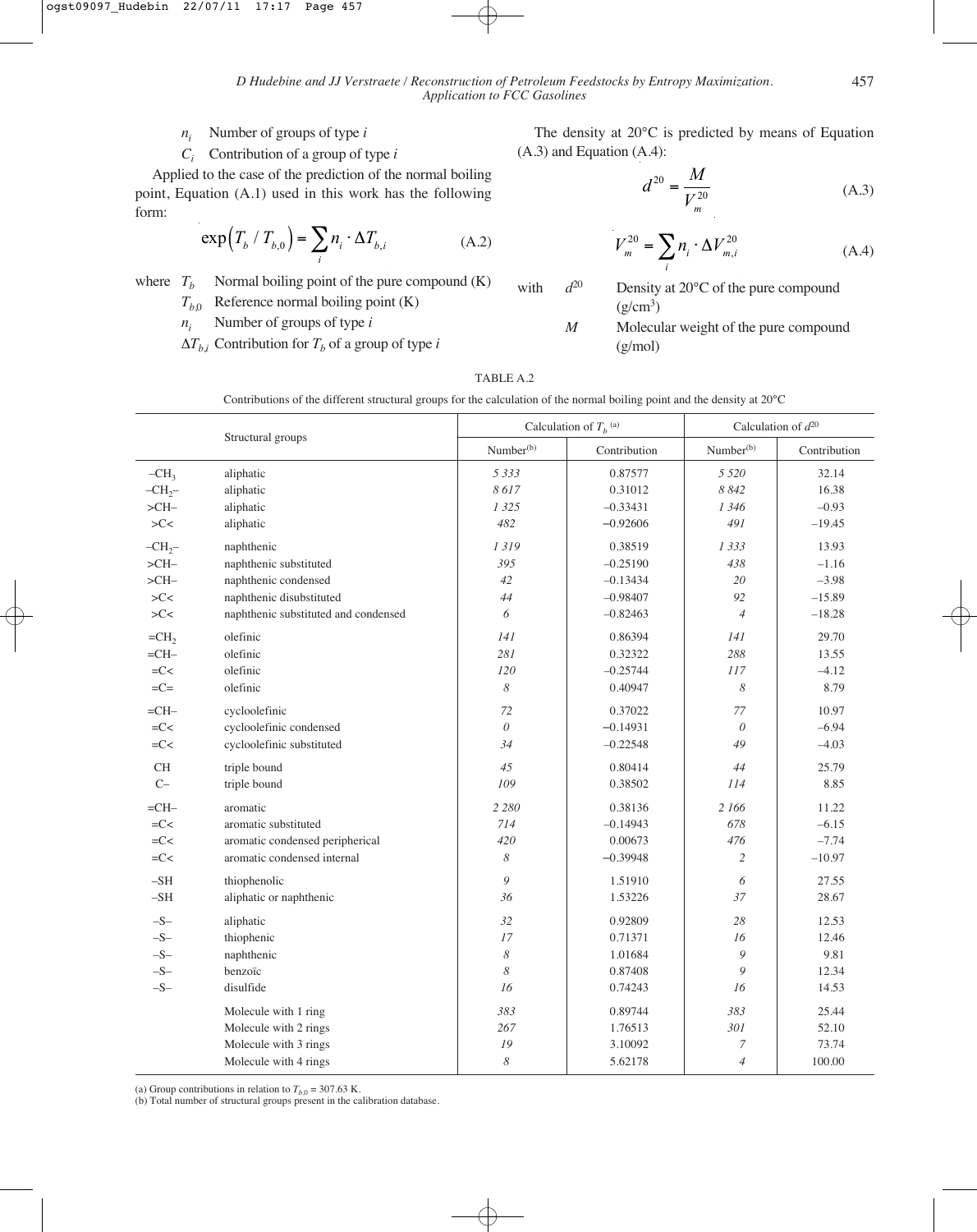- $V^{20}$ <sup>m</sup> Molar volume of the pure compound at  $20^{\circ}$ C (cm<sup>3</sup>/mol)
- $\Delta V^{20}$ <sub>*m,i*</sub> Contribution for  $d^{20}$  of a group of type *i*  $(cm<sup>3</sup>/mol)$

After the multi-linear regression carried out on the calibration databases for  $T_b$  and  $d^{20}$ , the resulting values of the contributions for the various structural groups for both properties are given in Table A.2. The total number of the structural groups in the both calibration databases is also indicated.

## A.3 Validation of the Developed Group Contribution **Correlations**

After optimization, the statistical properties for the group contribution method for the normal boiling point are:

– average absolute relative error: 1.20%;

- average absolute deviation: 5.7 K;
- standard deviation: 7.4 K.

The parity plot comparing the experimental normal boiling points and those calculated by the group contribution method is given in Figure A.1. The corresponding error distribution is illustrated in Figure A.2.

For the prediction of the density at 20°C, the statistical data after optimization are:

- average absolute relative error: 1.13%;
- average absolute deviation:  $0.0090$  g/cm<sup>3</sup>;
- standard deviation:  $0.0129$  g/cm<sup>3</sup>.

The parity plot comparing the experimental densities at 20°C and those calculated by the group contribution method is given in Figure A.3. The corresponding error distribution is illustrated in Figure A.4.



Figure A.1 Parity plot for the prediction of the normal boiling point.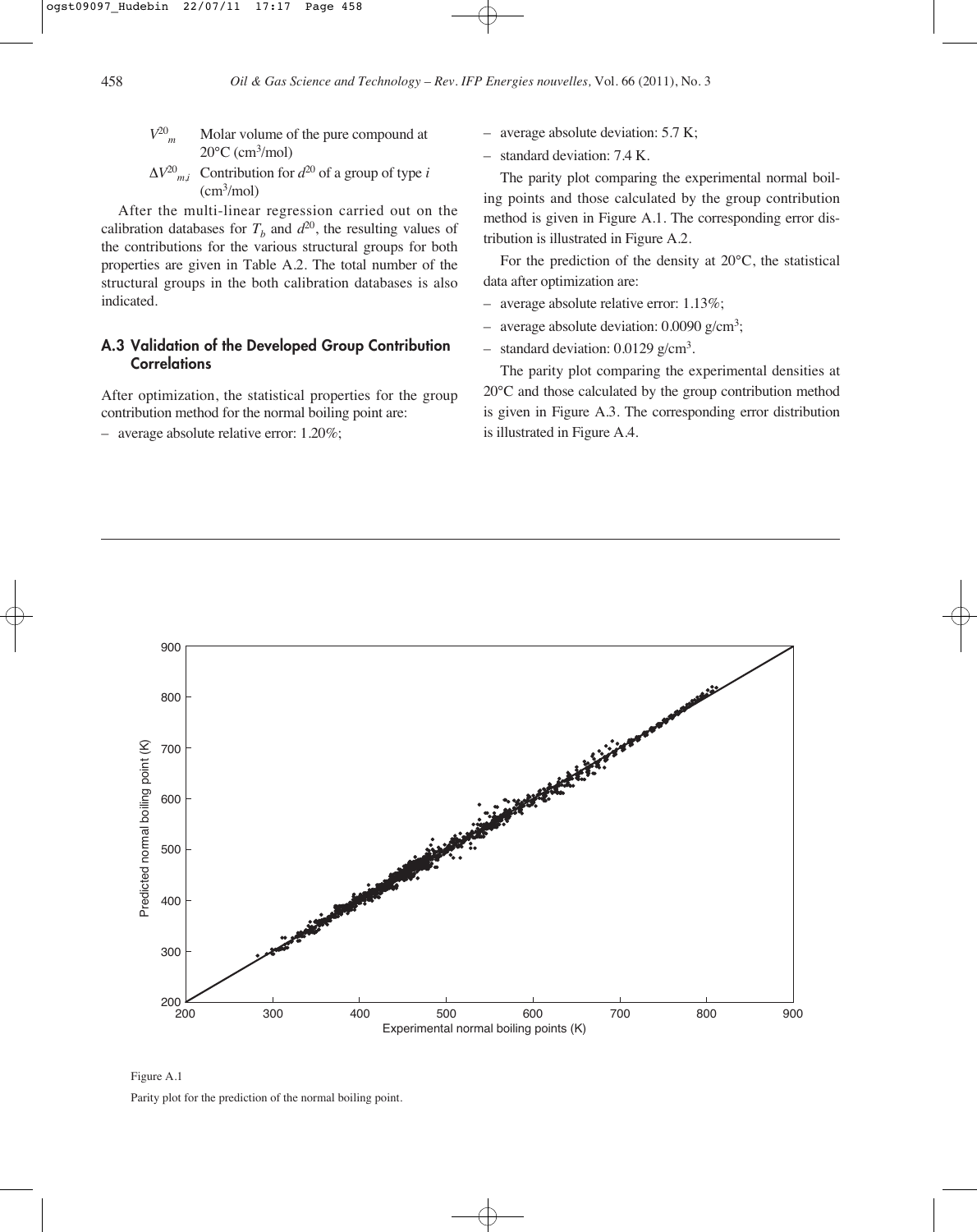

Figure A.2 Error distribution for the prediction of the normal boiling point.



Figure A.3 Parity plot for the prediction of the density at 20°C.